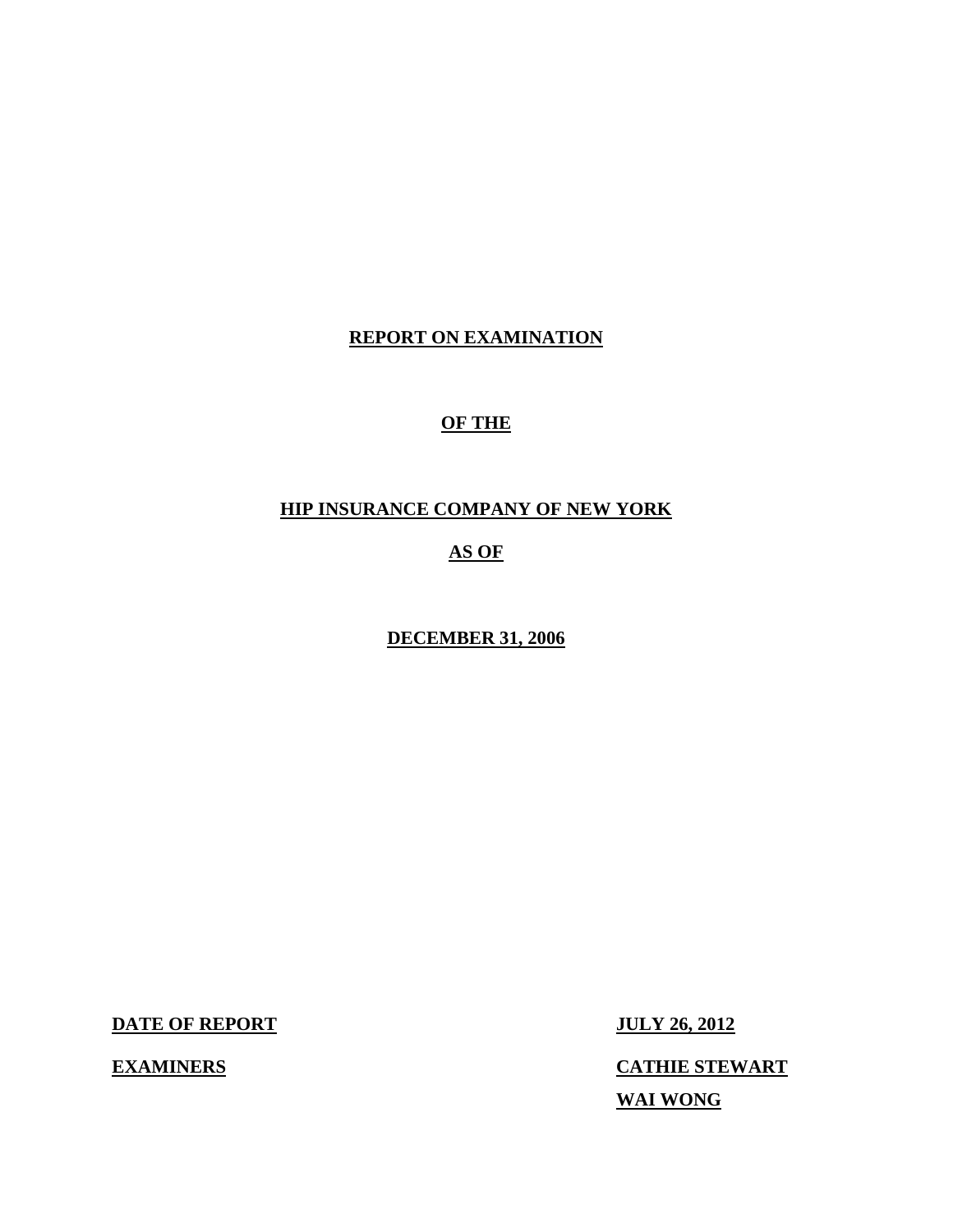## **TABLE OF CONTENTS**

| <u>em no.</u>    |                                                              | <b>PAGE NO.</b> |
|------------------|--------------------------------------------------------------|-----------------|
| 1.               | Executive summary                                            | $\overline{2}$  |
| 2.               | Scope of the examination                                     | 3               |
| 3.               | Description of the Company                                   | 5               |
|                  | A. Management and controls                                   | $\tau$          |
|                  | Corporate governance<br>1.                                   | $\overline{7}$  |
|                  | 2. Board of directors                                        | 8               |
|                  | 3. Committees of the board of directors                      | 11              |
|                  | 4. Executive officers                                        | 12              |
|                  | 5. Conflict of interest policy                               | 12              |
|                  | Corporate records<br>6.                                      | 13              |
|                  | B. Holding company system                                    | 13              |
|                  | C. Territory and plan of operation                           | 16              |
|                  | D. Reinsurance                                               | 17              |
|                  | E. Annual statement reporting                                | 18              |
| $\overline{4}$ . | <b>Financial statements</b>                                  | 20              |
|                  | A. Balance sheet                                             | 20              |
|                  | B. Statement of revenue and expenses and capital and surplus | 22              |
| 5.               |                                                              | 23              |
|                  | Claims unpaid                                                |                 |
| 6.               | Clearing/suspense account                                    | 24              |
| 7.               | Compliance with prior report on examination                  | 25              |
| 8.               | Summary of comments and recommendations                      | 30              |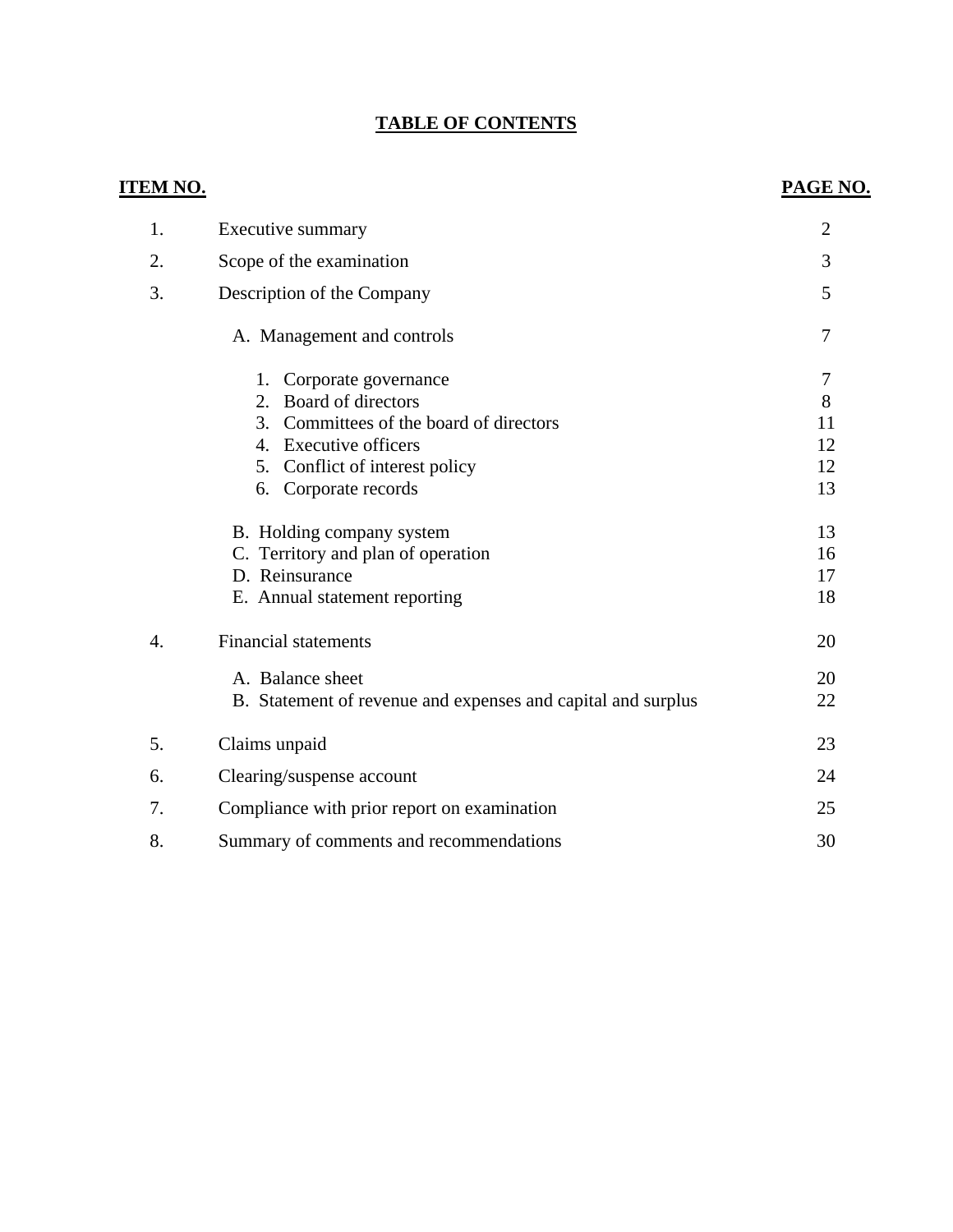

## NEW YORK STATE DEPARTMENT<sub>of</sub> NCIAL SERVICES

Andrew M. Cuomo Benjamin M. Lawsky Governor **Superintendent** Superintendent Superintendent Superintendent Superintendent Superintendent Superintendent

July 26, 2012

Honorable Benjamin M. Lawsky Superintendent of Financial Services Albany, New York 12257

Sir:

Pursuant to the requirements of the New York Insurance Law, and acting in accordance with the instructions contained in Appointment No. 22549, dated December 22, 2006, and annexed hereto, an examination has been made into the financial condition and affairs of the HIP Insurance Company of New York, an accident and health insurer licensed pursuant to Article 42 of the New York Insurance Law, as of December 31, 2006, and the following report thereon is respectfully submitted.

The examination was conducted at the home office of the HIP Insurance Company of New York, located at 55 Water Street, New York, New York.

Wherever the designations the "Company" or "HIPIC" appear herein, without qualification, they should be understood to refer to the HIP Insurance Company of New York.

Wherever the designation the "Department" appears herein, without qualification, it should be understood to indicate the New York State Department of Insurance. The New York State Department of Insurance merged with the New York State Banking Department on October 3, 2011, to become the New York State Department of Financial Services ("DFS").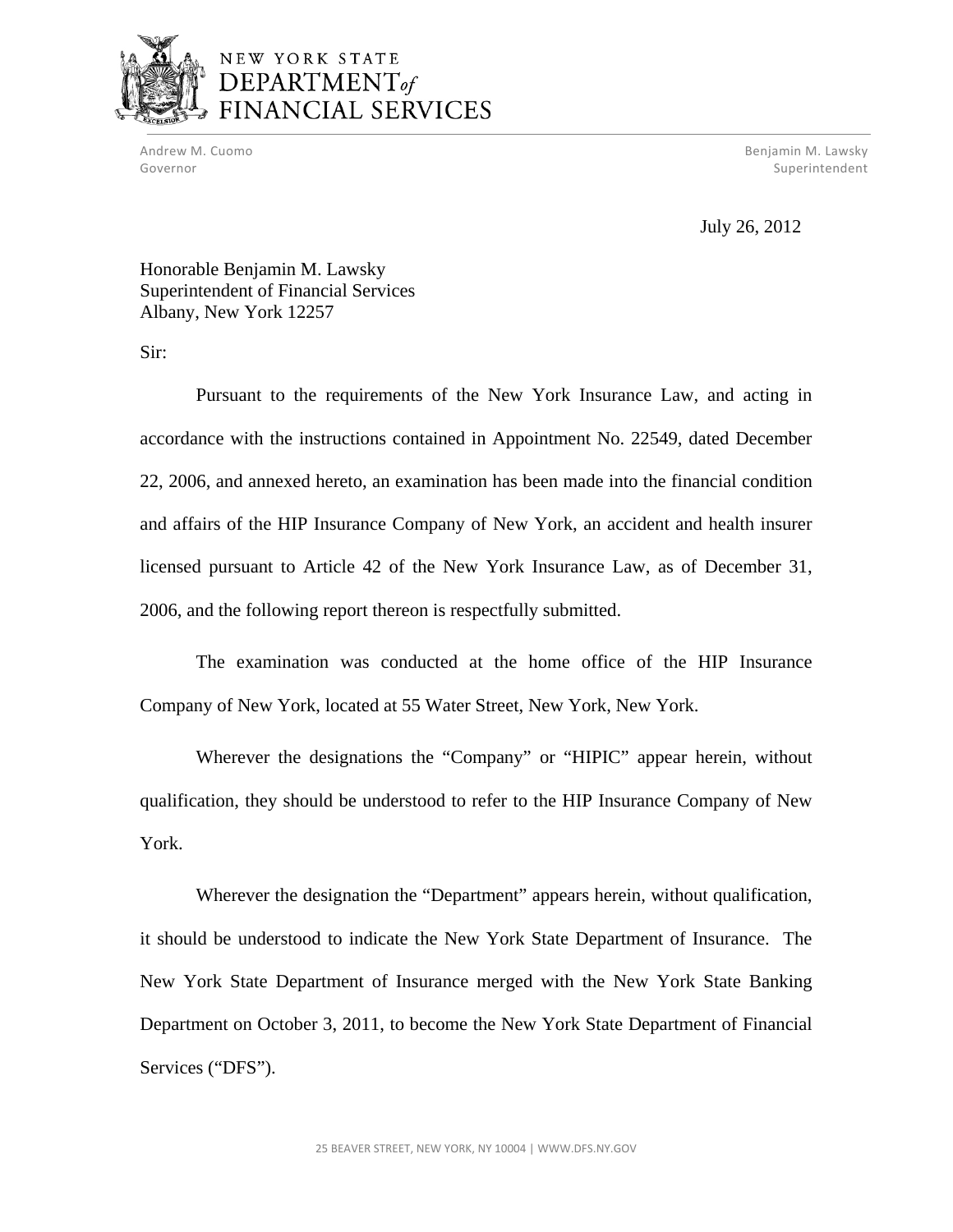#### **1. EXECUTIVE SUMMARY**

<span id="page-3-0"></span>The results of this examination revealed certain operational deficiencies during the examination period. The most significant findings of this examination include the following:

- A number of the Board of the Directors failed to attend at least one-half of the regular meetings they were eligible to attend.
- The Company's Audit Committee did not convene during 2006, with a written consent being the only form of documentation evincing any Committee determination in that year. The Audit Committee's charter clearly states that the Committee is to meet at least two times annually, or more frequently as circumstances dictate.
- The Company failed to notify the Department (at least) thirty (30) days prior to entering into an excess of loss reinsurance agreement with PerfectHealth Insurance Company, an affiliated company, in violation of Section 1505(a)(3)(d) of the New York Insurance Law.
- The Company failed to settle the reinsurance premium activities with PerfectHealth Insurance Company within 30 days after each calendar month, in violation of the aforementioned reinsurance agreement.

The above findings, as well as others, are described in greater detail in the

remainder of this report.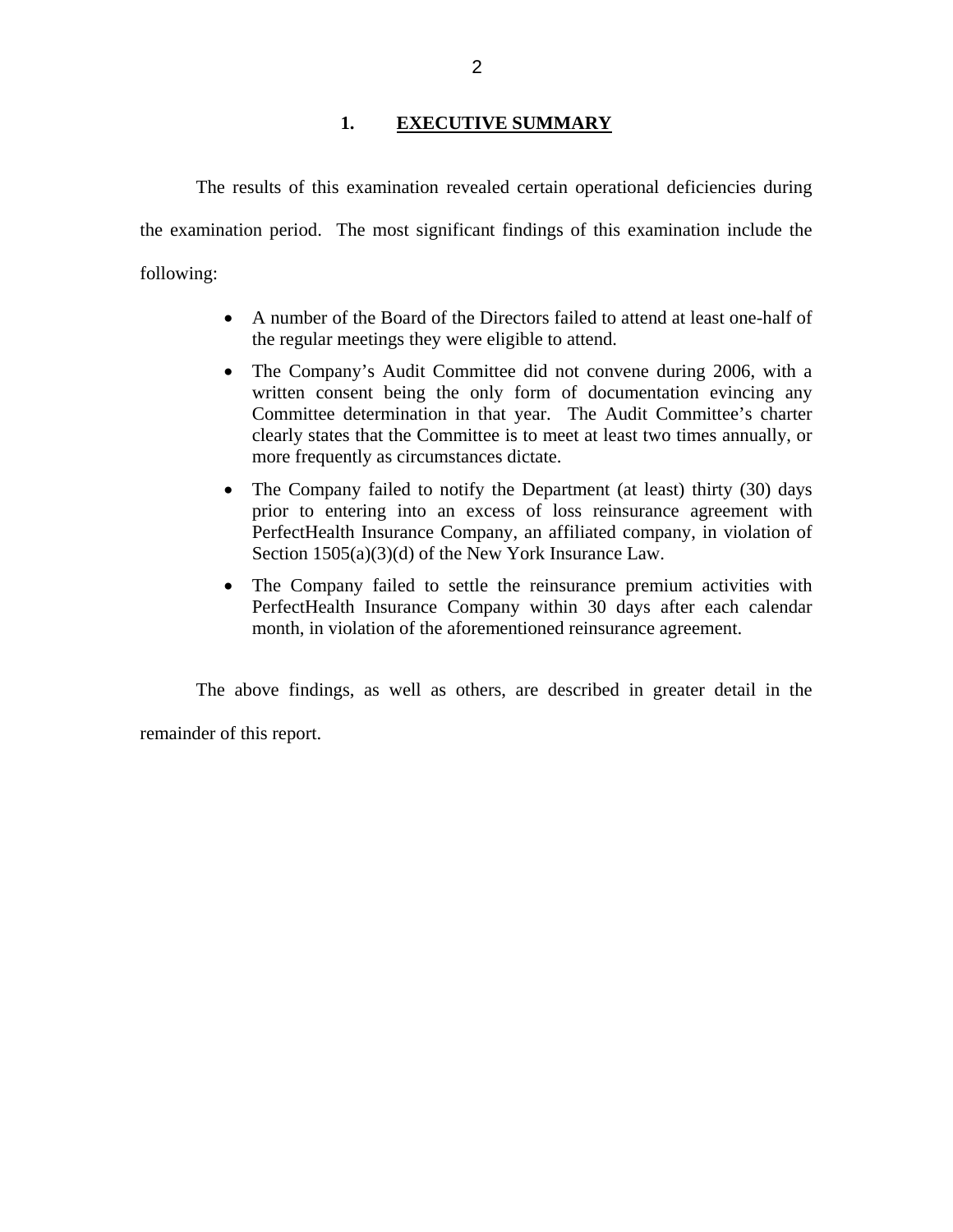#### **2. SCOPE OF THE EXAMINATION**

<span id="page-4-0"></span>The Company was previously examined as of December 31, 2001. This examination of the Company was a financial examination as defined in the National Association of Insurance Commissioners ("NAIC") *Financial Condition Examiners Handbook, 2007 Edition* (the "Handbook") and it covers the five-year period January 1, 2002 through December 31, 2006. The examination was conducted observing the guidelines and procedures in the Handbook and, where deemed appropriate by the examiners, transactions occurring subsequent to December 31, 2006, were also reviewed.

Concurrently, an examination into the financial condition and affairs of the Health Insurance Plan of Greater New York ("HIPNY"), an affiliated not-for-profit health service corporation licensed under the provisions of Article 43 of the New York Insurance Law, and the Parent of HIP Holdings, Inc., was performed. A separate report thereon has been submitted. Additionally, simultaneous examinations were performed on the manner in which HIPIC and HIPNY conduct their business practices and fulfill their contractual obligations to policyholders and claimants. The reports of significant findings of these examinations were issued under separate cover.

This examination was conducted on a risk-focused basis in accordance with the provisions of the Handbook, which provides guidance for the establishment of an examination plan based on the examiners' assessment of risk in the Company's operations and utilizes that evaluation in formulating the nature and extent of the examination. The risk-focused examination approach was included in the Handbook for the first time in 2007; thus, this was the first such type of examination for the Company.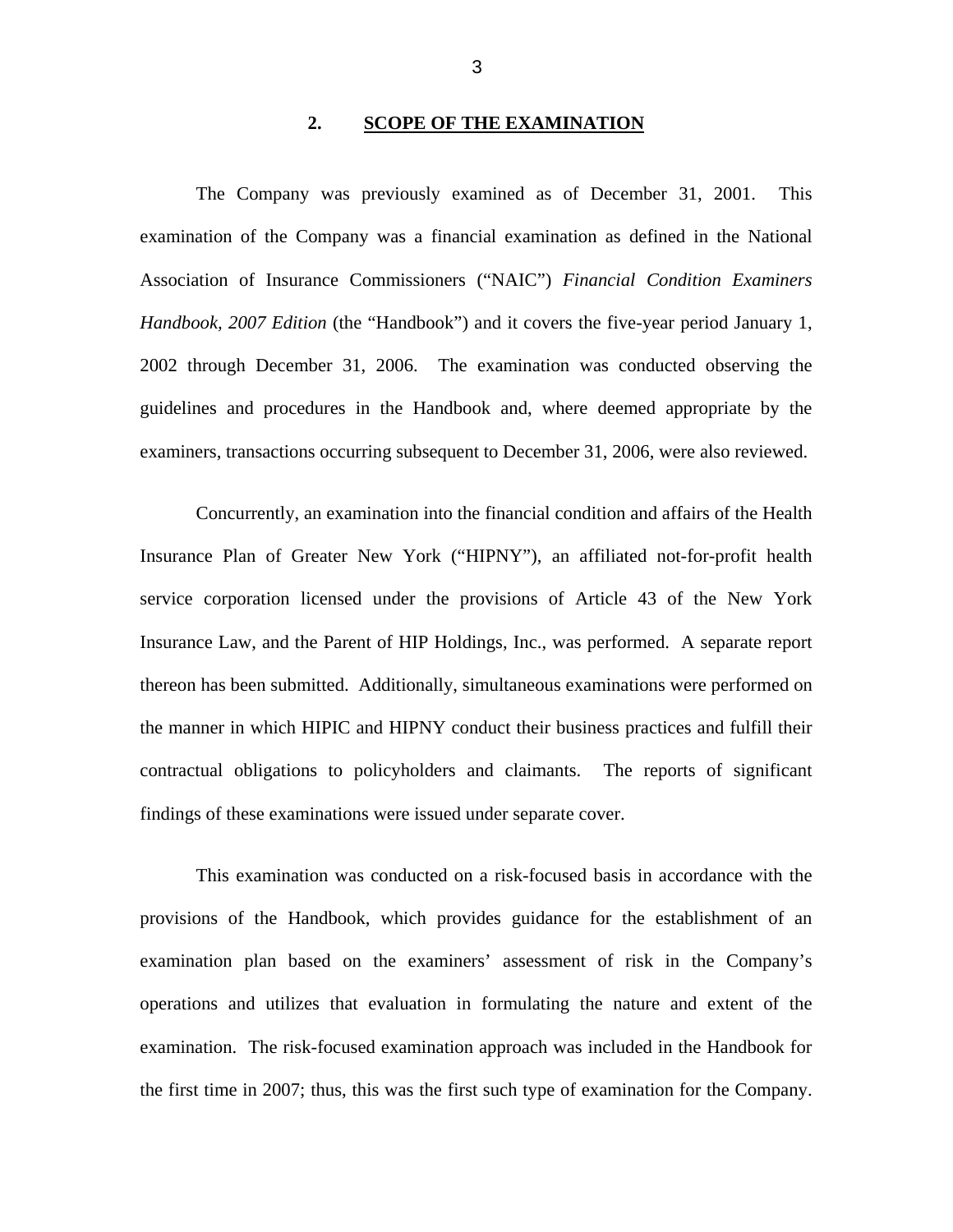The examiners planned and performed the examination to evaluate the Company's current financial condition, as well as to identify prospective risks that may threaten the future solvency of HIPIC.

The examiners identified key processes, assessed the risks within those processes and assessed the internal control systems and procedures used to mitigate those risks. The examination also included an assessment of the principles used and significant estimates made by management, an evaluation of the overall financial statement presentation, and determined management's compliance with the Department's statutes and guidelines, Statutory Accounting Principles, as adopted by the Department, and annual statement instructions.

Information concerning the Company's organization structure, business approach and control environment were utilized to develop the examination approach. The examination evaluated the Company's risks and management activities in accordance with the NAIC's nine branded risk categories.

These categories are as follows:

- Pricing/Underwriting
- Reserving
- Operational
- Strategic
- Credit
- Market
- Liquidity
- Legal
- Reputational

The Company was audited annually, for the years 2002 through 2006, by the accounting firm of Deloitte & Touche LLP ("D&T"). The Company received an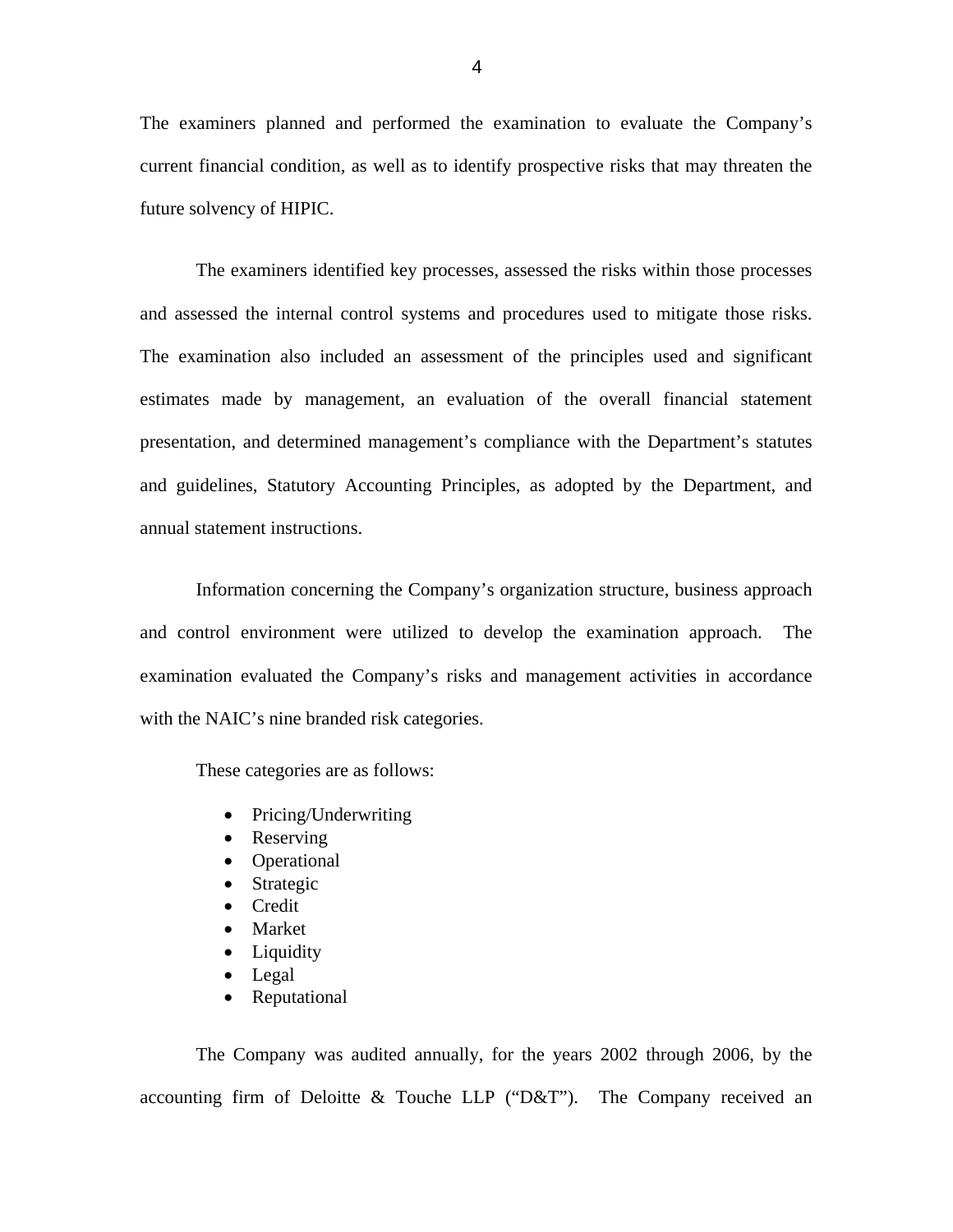<span id="page-6-0"></span>unqualified opinion in each of those years. Certain audit workpapers of D&T were reviewed and relied upon in conjunction with this examination. HIPNY has an Internal Audit Department and a separate Internal Control Department which have been given the task of assessing the internal control structure and eventual compliance with the Sarbanes-Oxley Act of 2002 ("SOX") for HIPNY and HIPIC. Where applicable, SOX workpapers and reports were reviewed and portions thereof were relied upon for this examination.

The examiners reviewed the corrective actions taken by the Company with respect to the recommendations concerning financial issues contained in the prior report on examination. The results of the examiners' review are contained in Item 7 of this report.

This report on examination is confined to financial statements and comments on those matters which involve departure from laws, regulations or rules, or which require explanation or description.

#### **3. DESCRIPTION OF THE COMPANY**

HIPIC was incorporated under the laws of the State of New York as a for-profit health insurance company on September 7, 1994. On January 12, 1995, HIPIC issued 30,000 shares of \$10 par value per share common stock to its immediate Parent, HIP Holdings, Inc., for a consideration of \$5,000,000, bringing its authorized capital to \$300,000 and contributed capital to \$4,700,000. On June 5, 1995, the Department granted HIPIC a license to operate as an accident and health insurance company, as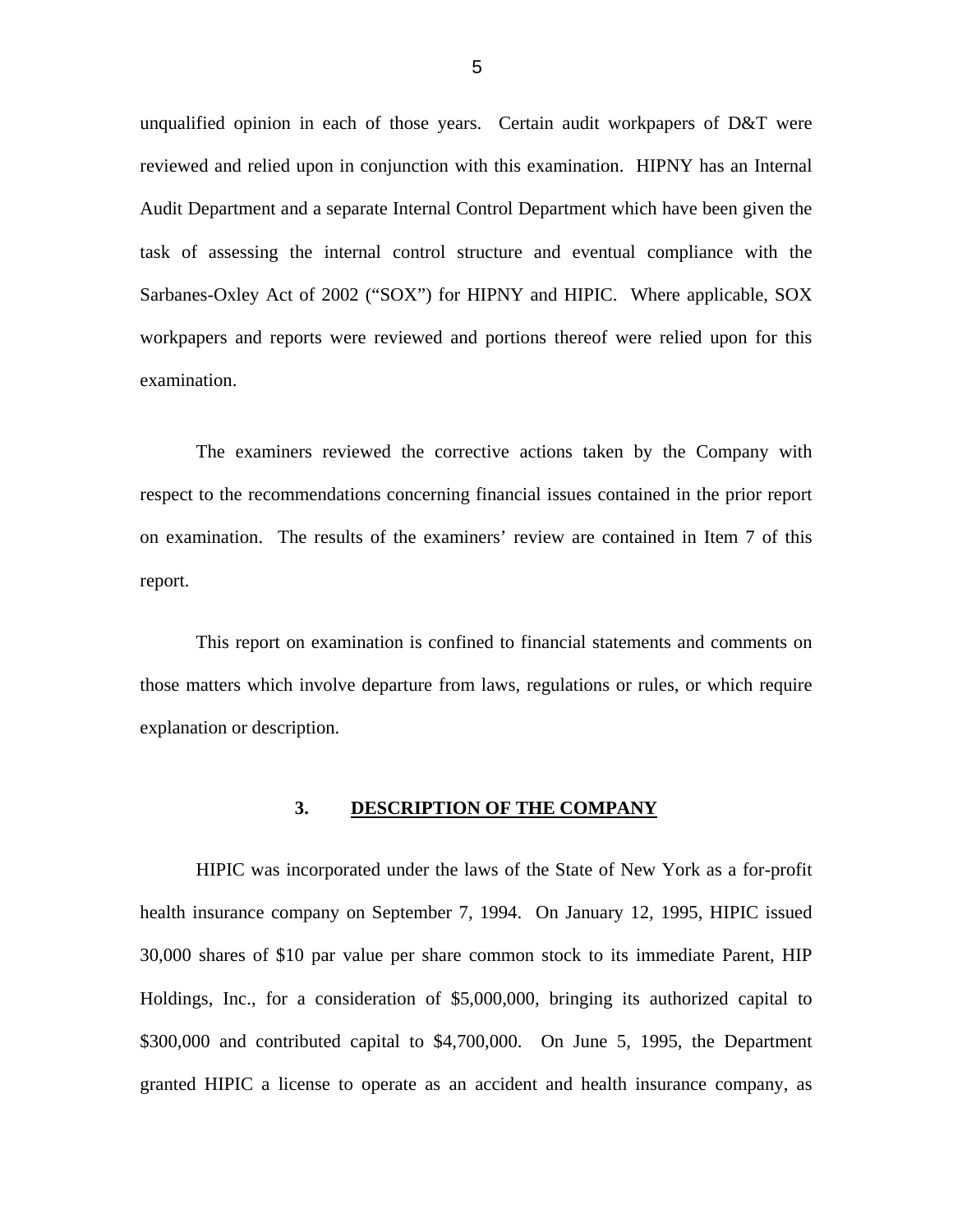defined in paragraphs 3(i) and (ii) of Section 1113(a) of the New York Insurance Law. HIPIC commenced its operations in September 1995.

On November 15, 2006, having received regulatory approval from the New York State Insurance Department, HIPIC's intermediate Parent, Health Insurance Plan of Greater New York ("HIPNY"), agreed to an affiliation with Group Health Incorporated ("GHI"), a not-for-profit health service corporation licensed under the provisions of Article 43 of the New York Insurance Law. As a result of the transaction EmblemHealth, Inc. ("Emblem") became the sole member and Parent corporation of HIPNY, GHI and their subsidiaries. HIPNY and GHI named an equal number of directors to the Emblem board.

On March 6, 2007, EmblemHealth Services Company, LLC ("EHS") was formed by a joint venture of HIPNY and GHI in order to integrate the operations of these two entities. On January 1, 2008, items such as vendor agreements and employees were transferred to EHS. HIPNY and GHI then began receiving management and other services from EHS. Also on that date, with the approval of the Department, HIPNY and GHI entered into a written guarantee of all liabilities of EHS.

In April 2007, a change in the New York Insurance Law was enacted to permit not-for-profit insurers such as HIPNY and GHI to convert to for-profit status. On April 16, 2007, EmblemHealth submitted an application to the Department, to convert HIPNY and GHI to for-profit status. The application was approved by the board of directors of both HIPNY and GHI.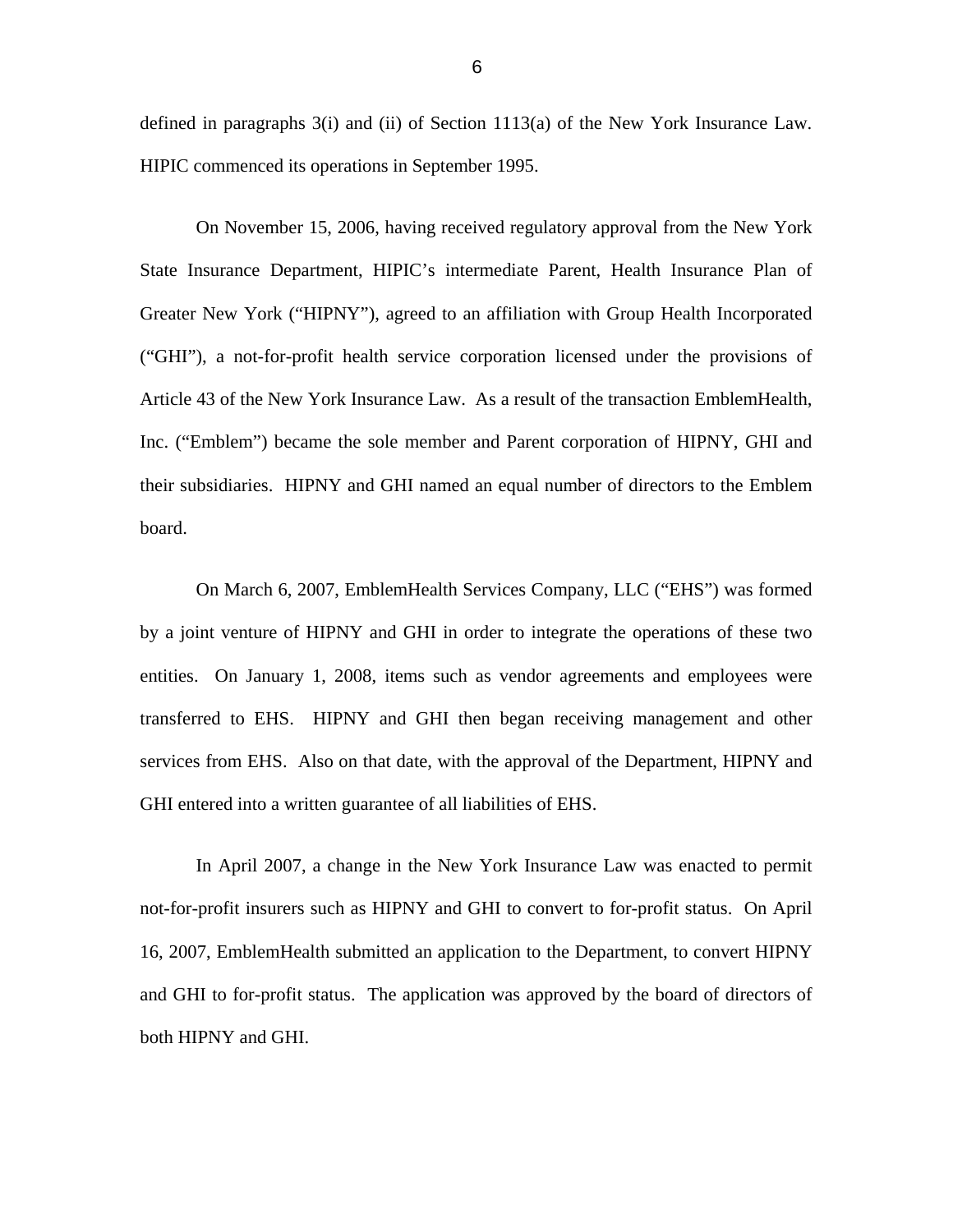<span id="page-8-0"></span>Under the plan of conversion submitted, EmblemHealth would form a for-profit, publicly traded holding company, which would be the ultimate parent of HIPNY and GHI. The application calls for approximately 20% of the stock of the publicly traded holding company to be sold at the time of conversion, with the proceeds transferred to New York State. The remaining shares would be held by New York State and sold over time at the State's discretion.

As of the date of this report, the Department has not yet issued a decision regarding the proposed conversion.

#### A**.** Management and Controls

#### *1. Corporate Governance*

Corporate governance is provided by the HIPIC Board of Directors, subject to its by-laws and to such rules and regulations as the Board may adopt for that purpose and for the conduct of its meetings. This governance is carried out by the Company's management, as well as various management committees. The Internal Audit Department ("IAD") and Internal Controls Standards and Procedures Department ("ICSP") of HIPNY perform testing of the internal control structure of HIPIC, on behalf of its management. As a non-public company, HIPIC is not obligated to comply with SOX directives and, accordingly, is not required to submit an assessment of its internal control structure. HIPIC has nonetheless decided to move toward becoming SOX compliant and established a department to achieve this goal.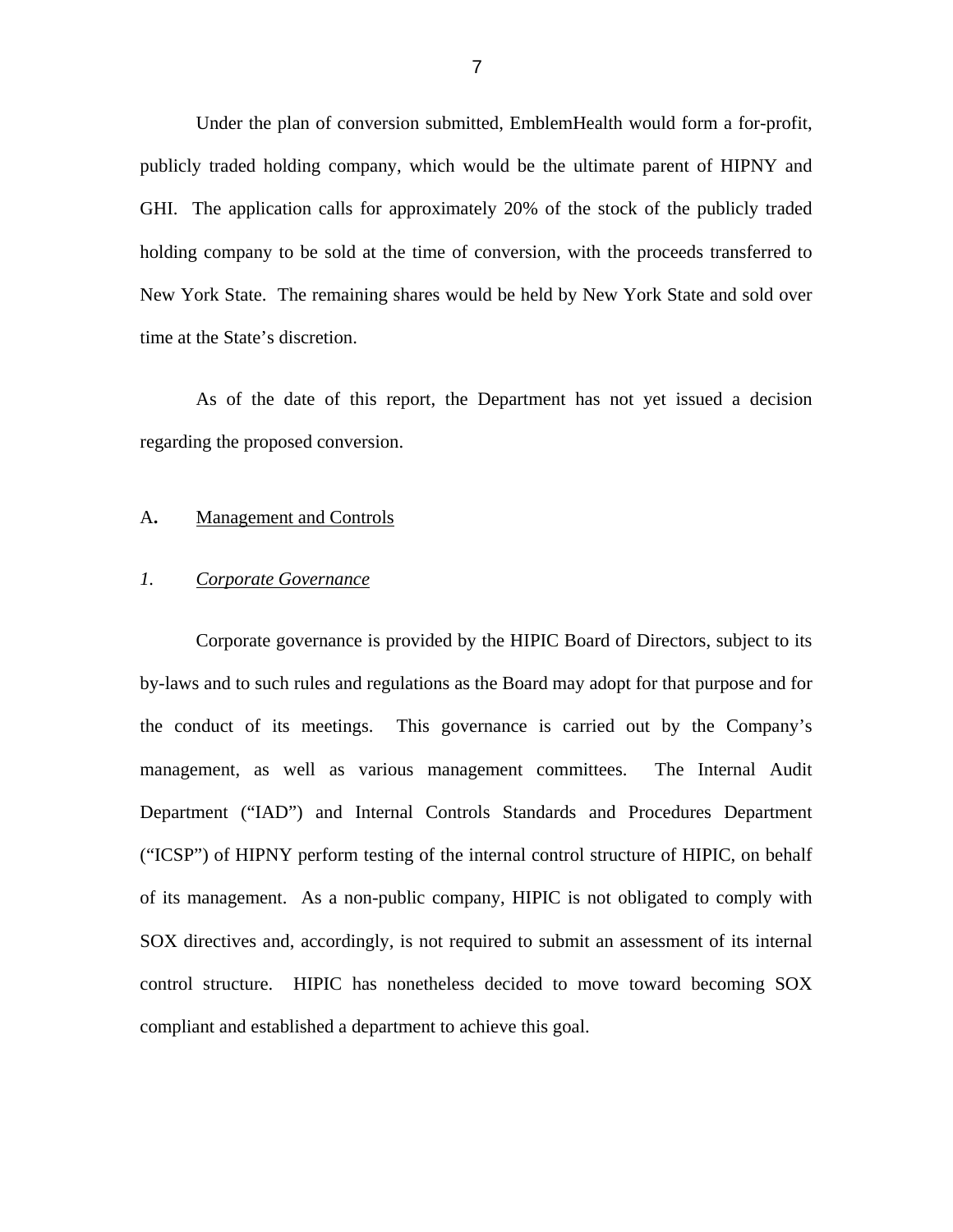#### *2. Board of Directors*

In accordance with its by-laws, the Company is managed by a Board of Directors consisting of not less than thirteen (13) or more than twenty-one (21) directors. Directors are elected for a period of one year at the annual meeting of the shareholders, held in May of each year. As of December 31, 2006, the Board of Directors consisted of thirteen members.

The thirteen Board members and their principal business affiliations as of December 31, 2006, were as follows:

| <b>Name and Residence</b>                    | <b>Principal Business Affiliation</b>                                                                                                    | <b>Year First</b><br><b>Elected</b> |
|----------------------------------------------|------------------------------------------------------------------------------------------------------------------------------------------|-------------------------------------|
| Rosalind Berrin*<br>Far Rockaway, NY         | Retired                                                                                                                                  | 1995                                |
| Fred Blickman<br>Scarsdale, NY               | Senior Vice President, Human Resources,<br>Health Insurance Plan of Greater New York                                                     | 2001                                |
| Michael D. Fullwood, Esq.<br>Bridgewater, CT | <b>Executive Vice President, Chief Financial</b><br>Officer, Secretary and General Counsel,<br>Health Insurance Plan of Greater New York | 1999                                |
| Paul Gibson*<br>Uniondale, NY                | Manager Capital Funding,<br>Conti Group Companies, Inc.                                                                                  | 1995                                |
| Ronald Jones*<br>Brooklyn, NY                | Secretary/Executive Assistant to the<br>President.<br><b>United Federation of Teachers</b>                                               | 2004                                |
| <b>Edward Lucy</b><br>Staten Island, NY      | Senior Vice President, Delivery Systems<br>Management and Strategy,<br>Health Insurance Plan of Greater New York                         | 2001                                |
| Daniel McGowan<br>Centerpoint, NY            | President and Chief Operating Officer,<br>Health Insurance Plan of Greater New York                                                      | 2000                                |
| Peter Meringolo*<br>Holtsville, NY           | Correction Captain and Union President,<br>New York City Department of Corrections                                                       | 2002                                |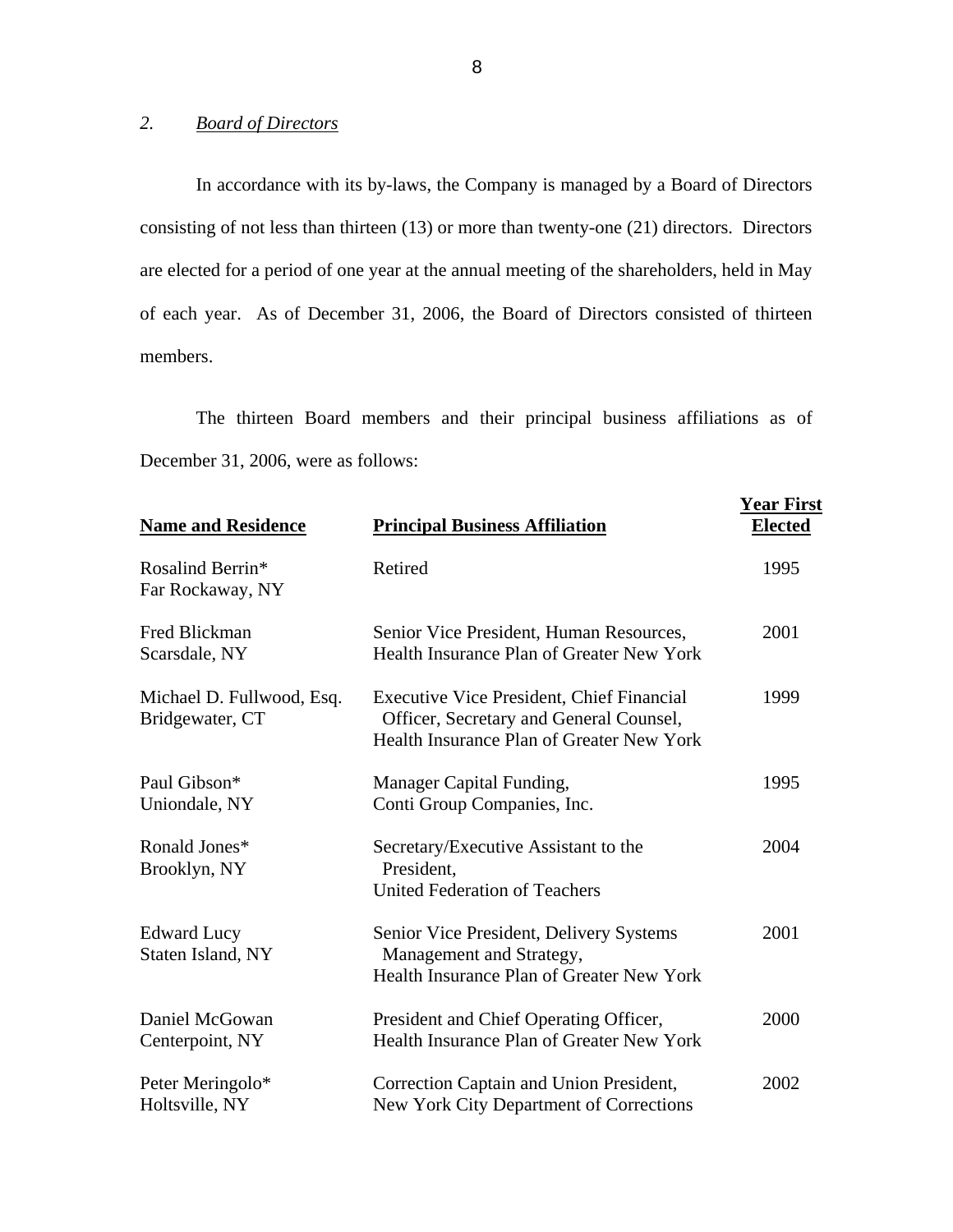| <b>Name and Residence</b>                  | <b>Principal Business Affiliation</b>                                                                                                                          | <b>Year First</b><br><b>Elected</b> |
|--------------------------------------------|----------------------------------------------------------------------------------------------------------------------------------------------------------------|-------------------------------------|
| Ralph Ranghelli*<br>Brookhaven, NY         | Business Manager,<br><b>IBEW Local 1049</b>                                                                                                                    | 2005                                |
| John Steber<br>West Windsor, NJ            | <b>Executive Vice President for Operations</b><br>and Chief Information Officer,<br>Health Insurance Plan of Greater New York                                  | 2001                                |
| Leslie Strassberg, F.S.A.<br>Scarsdale, NY | Senior Vice President,<br><b>Health Insurance Plan of Greater New York</b>                                                                                     | 1996                                |
| <b>Anthony Watson</b><br>West Orange, NJ   | Chairman and Chief Executive Officer,<br><b>Health Insurance Plan of Greater New York</b>                                                                      | 1994                                |
| Marc Wolfert<br>New York, NY               | Senior Vice President and Chief Operating<br>Officer,<br><b>Centralized Laboratory Services, A Division</b><br>of Health Insurance Plan of Greater New<br>York | 1999                                |

\* Not affiliated with the Company or any other company in the holding company system.

Operating Officer and Senior Vice-President of Underwriting and Actuarial, respectively. The following changes have been made to the Board of Directors since the examination date. Rosalind Berrin, Fred Blickman, Edward Lucy, Ralph Ranghelli, Marc Wolfert, Leslie Strassberg and Daniel McGowan left the Board. Daniel McGowan and Leslie Strassberg also left EmblemHealth, Inc. and their positions as President and Chief The following Board members were elected to the Board subsequent to the examination date: Frank Joseph Branchini, Thomas Dwyer, William Gillespie, Michael Palmateer, Daniel Finke, Ronald Ira Platt M.D. and William Mastro.

A review was performed of the attendance of HIPIC's Directors at the twentythree (23) Board meetings held during the examination period. The following directors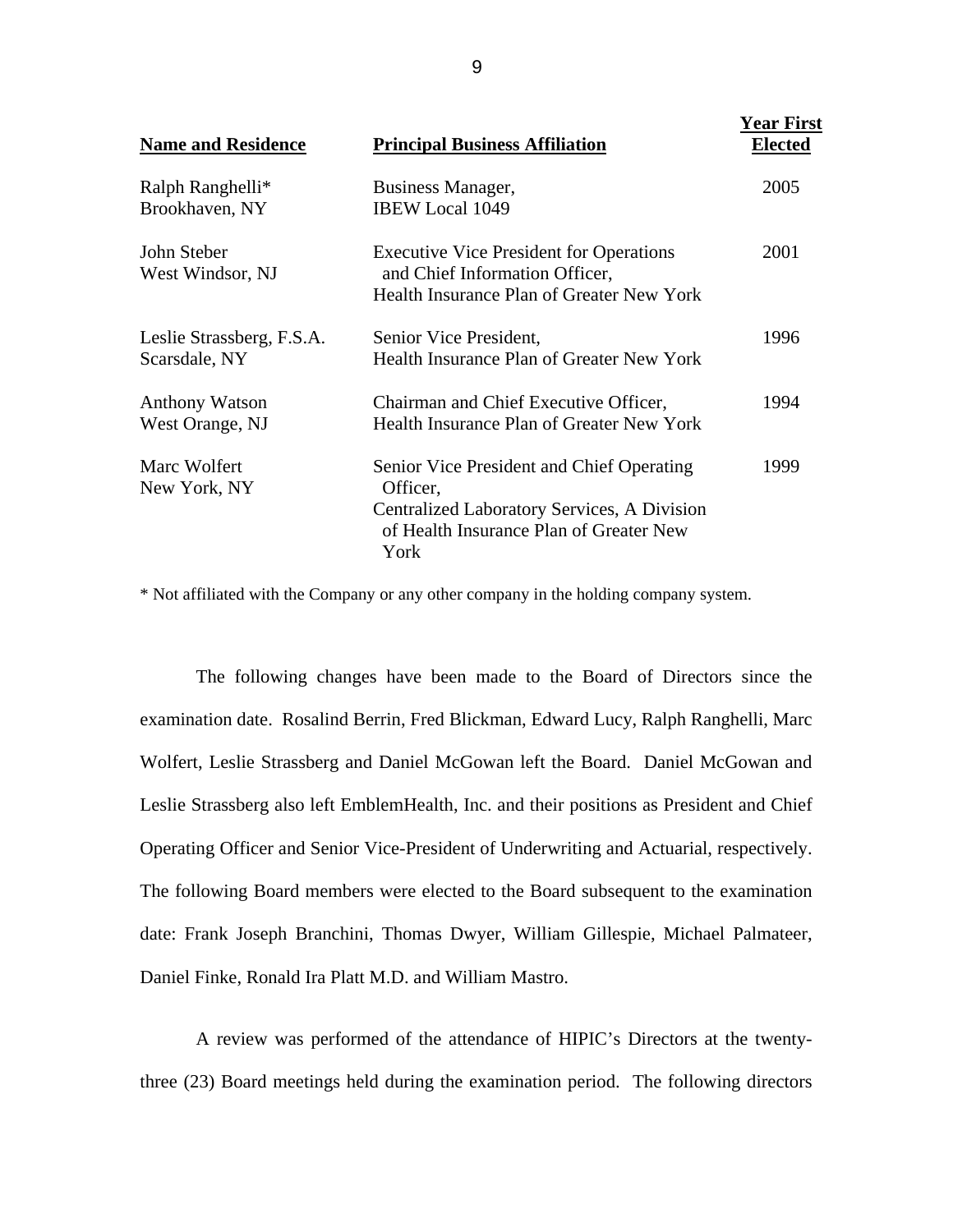were found to have attended less than 50% of the scheduled Board meetings that they were eligible to attend during this period:

|                        | <b>No. of Meetings</b> | <b>No. of Meetings</b>    | <b>Attendance</b> |
|------------------------|------------------------|---------------------------|-------------------|
| <b>Director's Name</b> | <b>Attended</b>        | <b>Eligible to Attend</b> | Percentage        |
| Peter Meringolo        |                        |                           | 38%               |
| Ralph Ranghelli        |                        | 3                         | 33%               |
| <b>Anthony Watson</b>  |                        | 10                        | 20%               |
| Sadie Winslow          |                        | h                         | 17%               |

Attendance of directors at Board meetings is critical in exercising their duties in a management oversight function. Members of the Board have a fiduciary responsibility and must evince an ongoing interest in the affairs of the Company. It is essential that Board members attend meetings consistently and set forth their views on relevant matters so that appropriate policy decisions may be reached. Members who fail to attend at least one-half of the regular meetings do not fulfill such criteria.

It is recommended that the Company take corrective action by developing a policy to evaluate whether Board members who are unable or unwilling to attend meetings consistently should resign or be replaced. Furthermore, in selecting prospective members, a key criterion should be their willingness and commitment to attend meetings and participate in the Board's responsibility to oversee the operations of the Company.

It was noted that this recommendation was contained in the prior report on examination and that overall attendance since such examination has declined even further.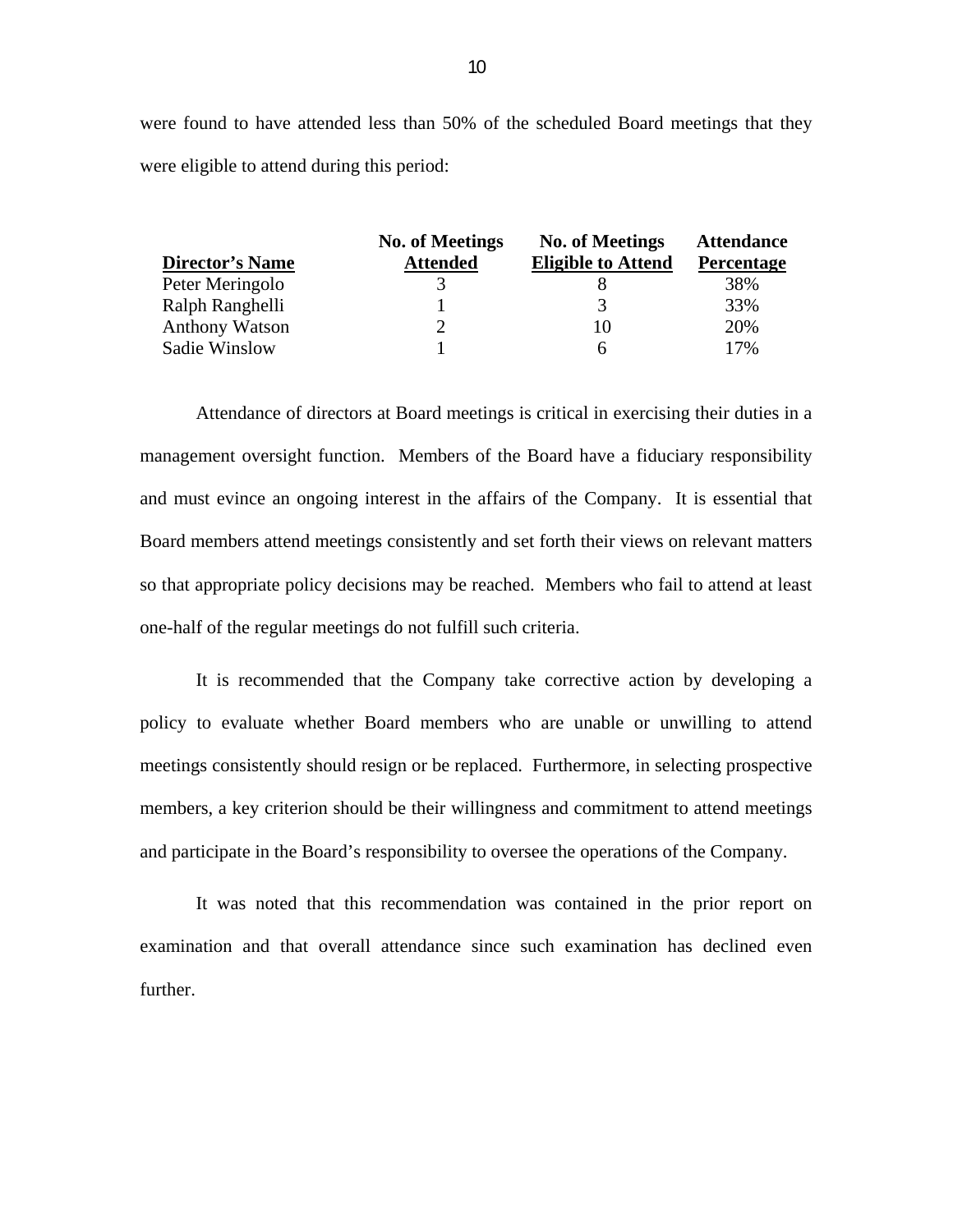#### <span id="page-12-0"></span>*3. Committees of the Board of Directors*

The only standing committee of the Board of Directors is the Audit Committee. In addition to the requirements set forth in the by-laws of the Board of Directors, the Audit Committee is also subject to its own charter. Individuals serving on the Audit Committee at December 31, 2006, were: Ronald Jones (Chairperson), Paul Gibson and Peter Meringolo.

The Company's control environment is influenced significantly by its Board of Directors and Audit Committee. Factors to be considered are the Company's independence from management, experience and stature of members, extent of involvement and scrutiny of activities and appropriateness of its actions. The degree to which challenging questions are raised and pursued with management regarding the Company's plans and performance is also an important factor. Finally, interaction of the Board of Directors or Audit Committee with the internal and external auditors is a factor affecting the control environment.

as circumstances dictate. The examiners noted that the Company's Audit Committee did not convene during 2006, with a written consent being the only form of documentation evincing any Audit Committee determination in that year. The Audit Committee's charter clearly states that the Audit Committee is to meet at least two times annually, or more frequently

It is recommended that the HIPIC Audit Committee adhere to its charter and meet no less than two times annually.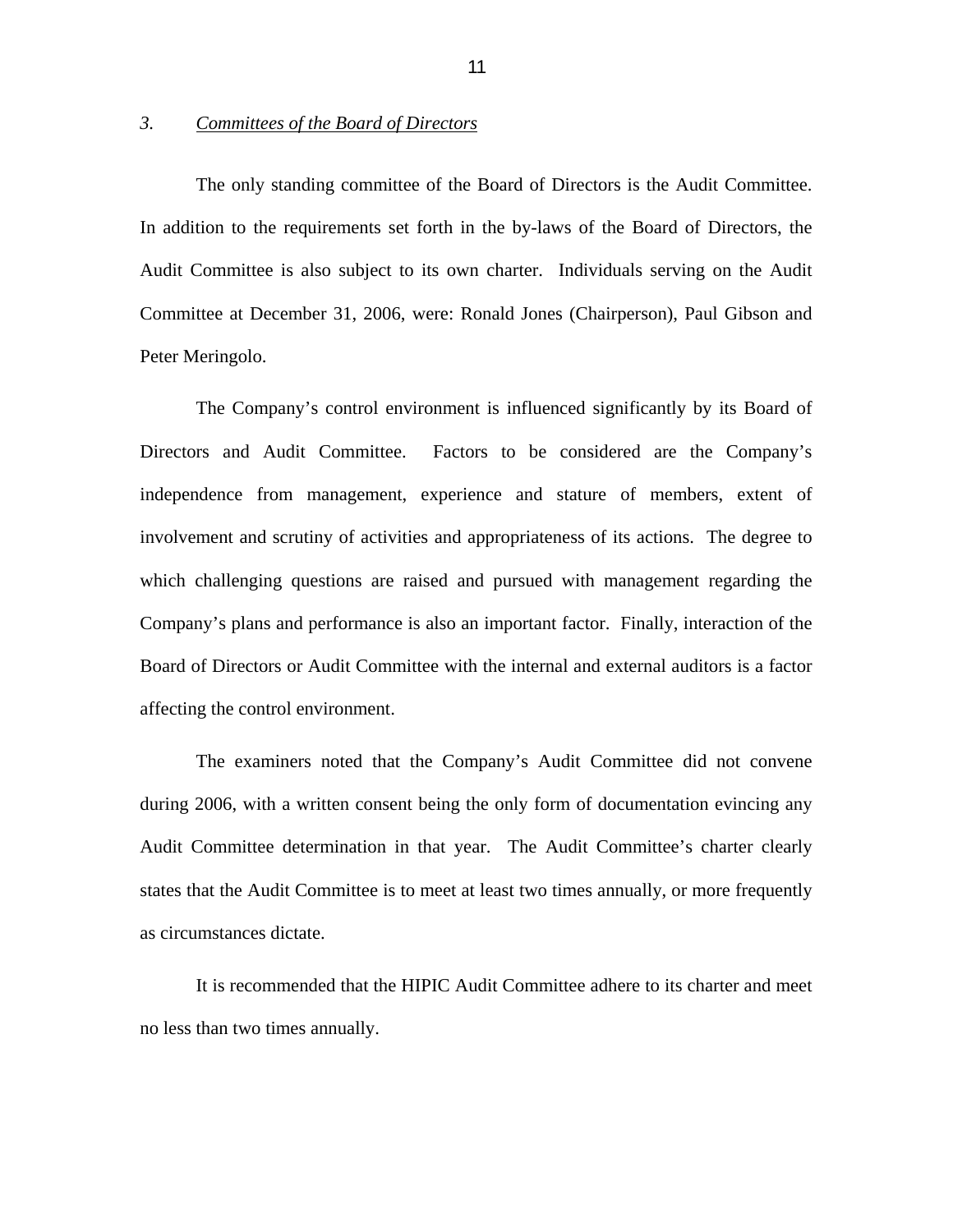#### *4. Executive Officers*

Officers of the Company are elected by the Board of Directors at its annual meeting, for a term of one year and serve at the discretion of the Board. The executive officers of HIPIC at December 31, 2006, were as follows:

| <b>Name</b>               | <b>Position</b>                |
|---------------------------|--------------------------------|
| Leslie Strassberg, F.S.A. | <b>Chairman and President</b>  |
| Michael D. Fullwood, Esq. | Treasurer                      |
| Craig Effrain             | Secretary                      |
| Daniel McGowan            | <b>Chief Operating Officer</b> |

#### *5. Conflict of Interest Policy*

A review of the Company's Conflict of Interest Disclosure Policy was conducted. In its 2002-2006 filed annual statements, the Company answered affirmatively to the *General Interrogatories* question of whether it had, "an established procedure for disclosures to its Board of Directors or trustees of any material interest or affiliation on the part of any of its officers, directors, trustees or responsible employees that is in conflict or likely to conflict with the official duties of such person." Newly hired employees at the level of Director and above are required to submit a Conflict of Interest Form as a condition of employment. Annually, officers, directors and all employees at the level of Director and above must complete a Conflict of Interest Form. Individuals are required to disclose any activities or relationships that are, or may be, in conflict to the interests of HIPIC. The Chief Operating Officer reviews all exceptions and determines if such exceptions represent actual or potential conflicts of interest. Any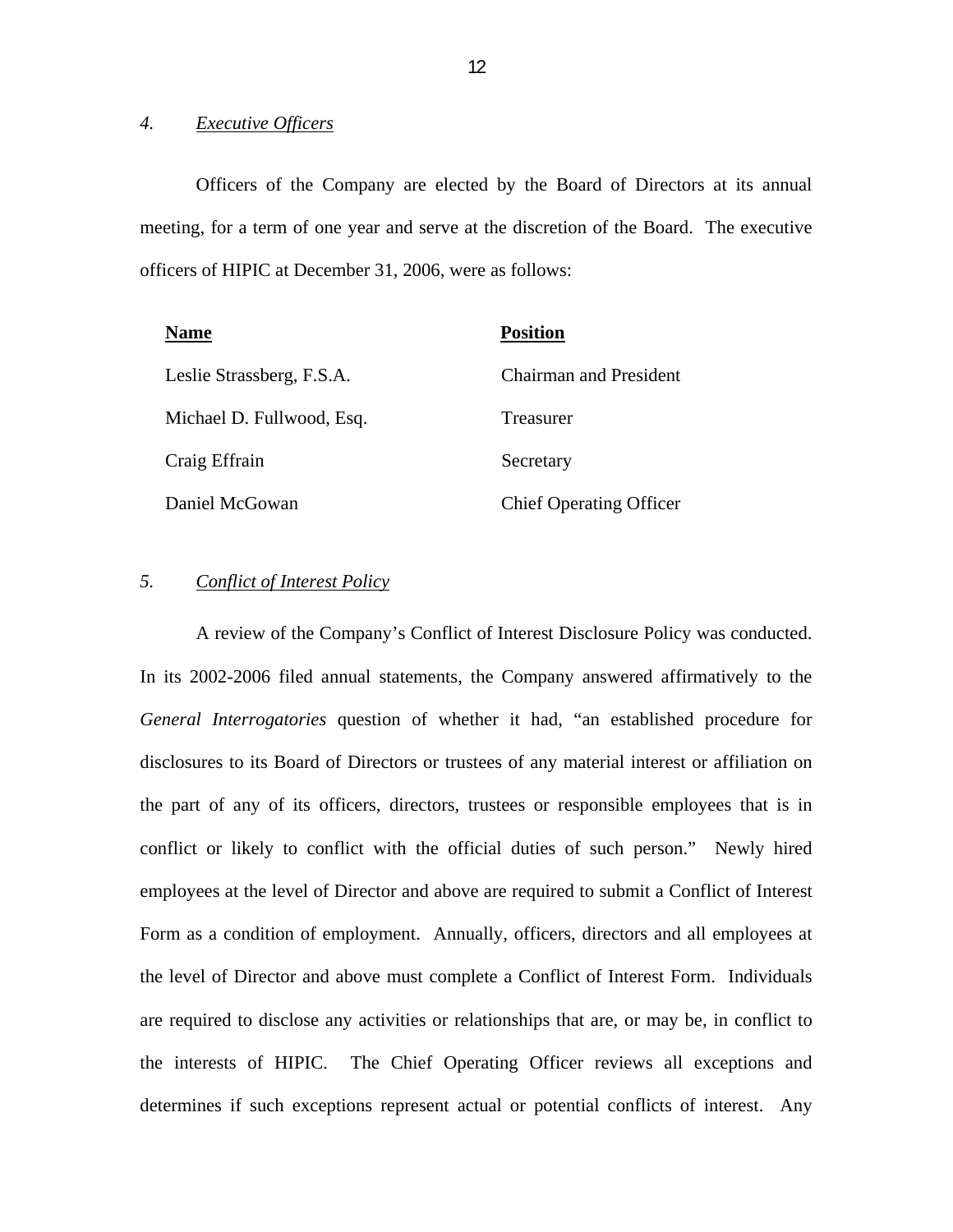<span id="page-14-0"></span>actual conflicts of interest must be resolved. The signed form is maintained by the Compliance Department.

#### *6. Corporate Records*

#### *Articles of Incorporation and By-laws*

The Articles of Incorporation were filed on September 7, 1994, and have not been amended. The by-laws have not been amended since the previous examination.

#### *Minutes of Meetings of the Board of Directors and Committees*

The minutes of the meetings of the Board of Directors and committees were reviewed for the period under examination and subsequent to the date of this report. The minutes reflected the elections of directors and officers, approvals of investment transactions and approvals of other pertinent matters requiring corporate review. In accordance with Section 312 of the New York Insurance Law, the previous examination report was reviewed and discussed by the Company's Board of Directors.

#### B. Holding Company System

An organizational chart depicting the relationship between the Company and significant entities in its holding company system as of December 31, 2006, is shown on the following page: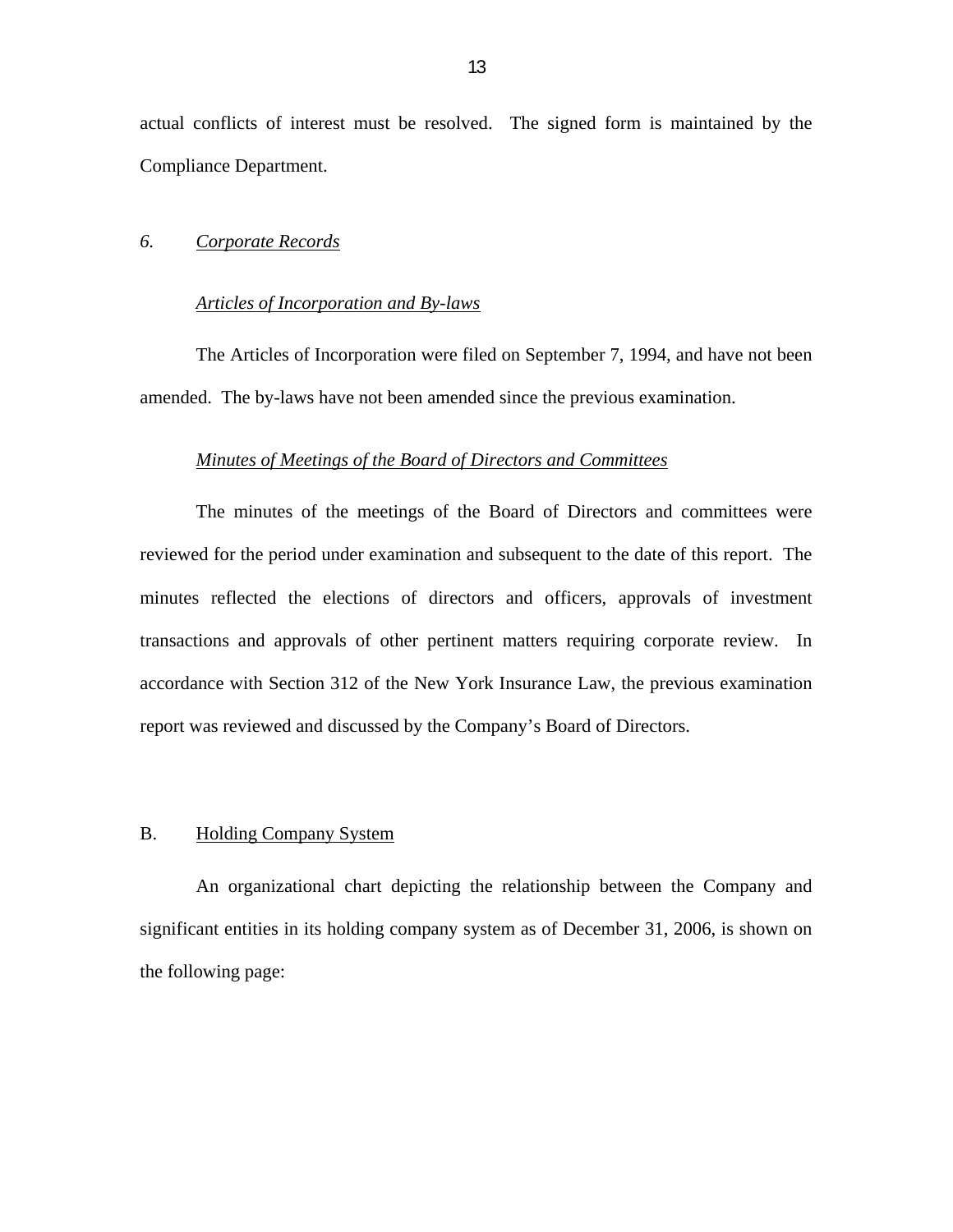#### **Organizational Chart**

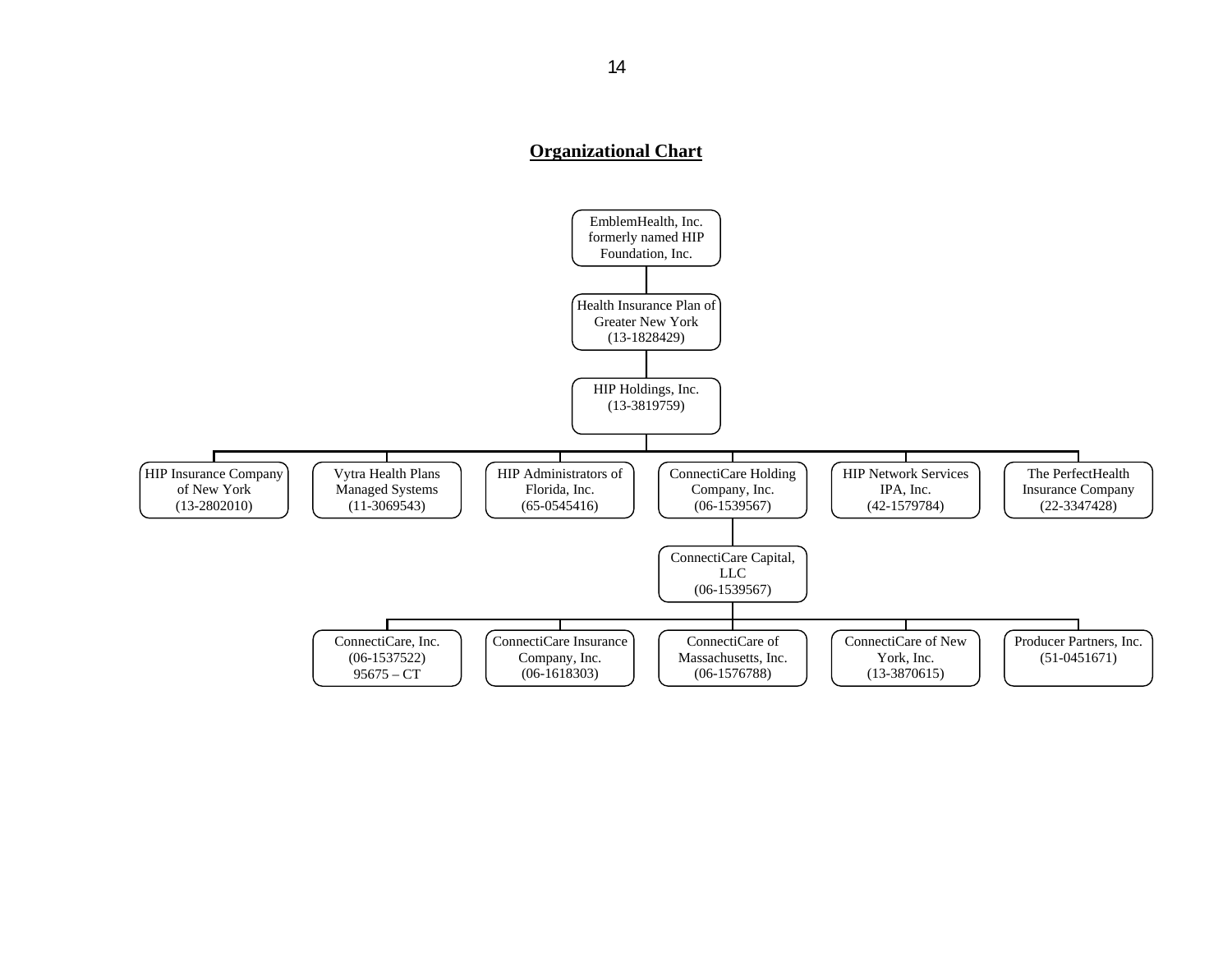The Company is a wholly-owned subsidiary of HIP Holdings, Inc., ("HIP Holdings"), a Delaware holding corporation. HIP Holdings, in turn, is a wholly-owned subsidiary of the Health Insurance Plan of Greater New York, a not-for-profit health insurer incorporated in the state of New York, operating under the provisions of Article 43 of the New York Insurance Law. The ultimate parent of these companies is EmblemHealth, Inc. ("Emblem"), whose name was changed from HIP Foundation, Inc. on November 15, 2006. Emblem is a New York not-forprofit charitable organization established to implement, expand and coordinate community outreach, medical research and other community based activities.

Since 1995, HIPIC has underwritten the out-of-network benefits for the Point-of-Service ("POS") product jointly offered with HIPNY. As HIPIC has no dedicated employees or facilities, all services are provided to HIPIC by HIPNY, pursuant to an Administrative Services Agreement ("Agreement") filed with the Department in 2001. The Department did not provide a written response reflecting its determination on this Agreement.

Section 1505(c) of the New York Insurance Law states:

 transactions between a domestic controlled insurer and any person in its holding "The superintendent's prior approval shall be required for the following company system: sales, purchases, exchanges, loans or extensions of credit, or investments, involving five percent or more of the insurer's admitted assets at last year-end."

The Company should comply with the provisions of Section 1505(c) of the New York Insurance Law by seeking to obtain the Superintendent's prior approval for any administrative services agreement that the Company enters into with other members of its holding company system that involve five percent or more of its prior year-end admitted assets.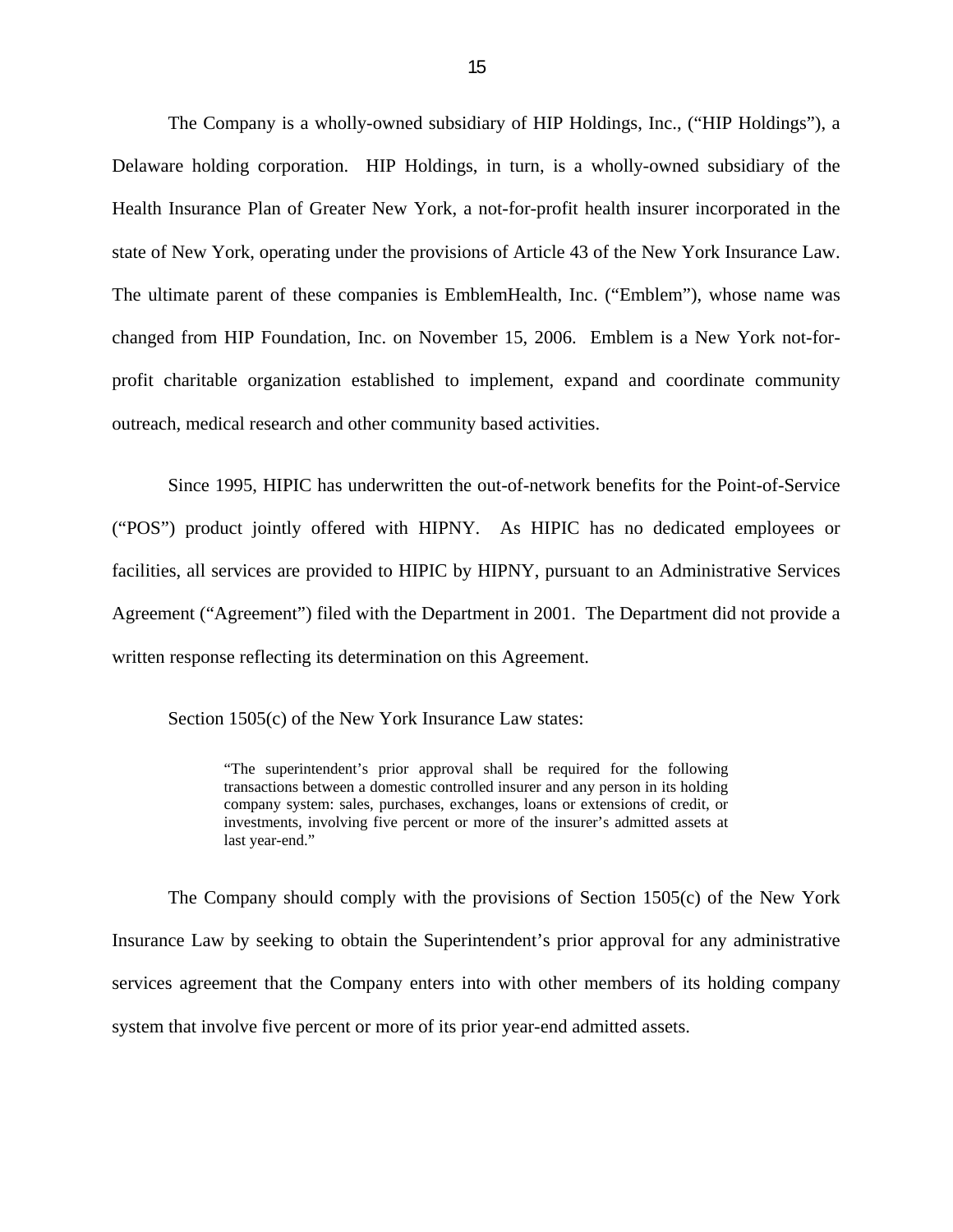<span id="page-17-0"></span>HIPIC files consolidated federal income tax returns with HIP Holdings and its subsidiaries. However, the examination revealed that a formal tax sharing agreement between the parties was never executed. On October 30, 2003, the Company submitted draft tax sharing agreement for the Department's approval and in February 2004, May 2005, December 2005 and January 2005 submitted revised draft tax sharing agreements reflecting the Department's comments. On January 30, 2006, the Department approved the tax sharing agreement, which was signed by the parties and made effective retroactively to March 10, 2005, the date the ConnectiCare affiliates were acquired. The fully executed version of the tax sharing agreement was submitted to the Department on June 5, 2006. Effective January 1, 2006, the PerfectHealth Insurance Company, an affiliate, was added as a party by way of a Joinder and Amendment Agreement submitted to the Department.

It is recommended that prior to engaging in any holding company transactions, HIPIC ensure that the agreements under which it intends to operate have been properly executed, and where applicable, approved by the Department.

#### C. Territory and Plan of Operation

HIPIC is authorized to write accident and health insurance as defined in paragraphs 3(i) and (ii) of Section 1113(a) of the New York Insurance Law. The Company is licensed to do business in New York State only. As of December 31, 2006, HIPIC served nearly 84,000 members throughout New York State.

As noted previously, HIPIC underwrites the out-of-network portion of the POS products offered jointly with HIPNY. As HIPIC was formed to market insurance products primarily to members of HIPNY, it is economically dependent on HIPNY.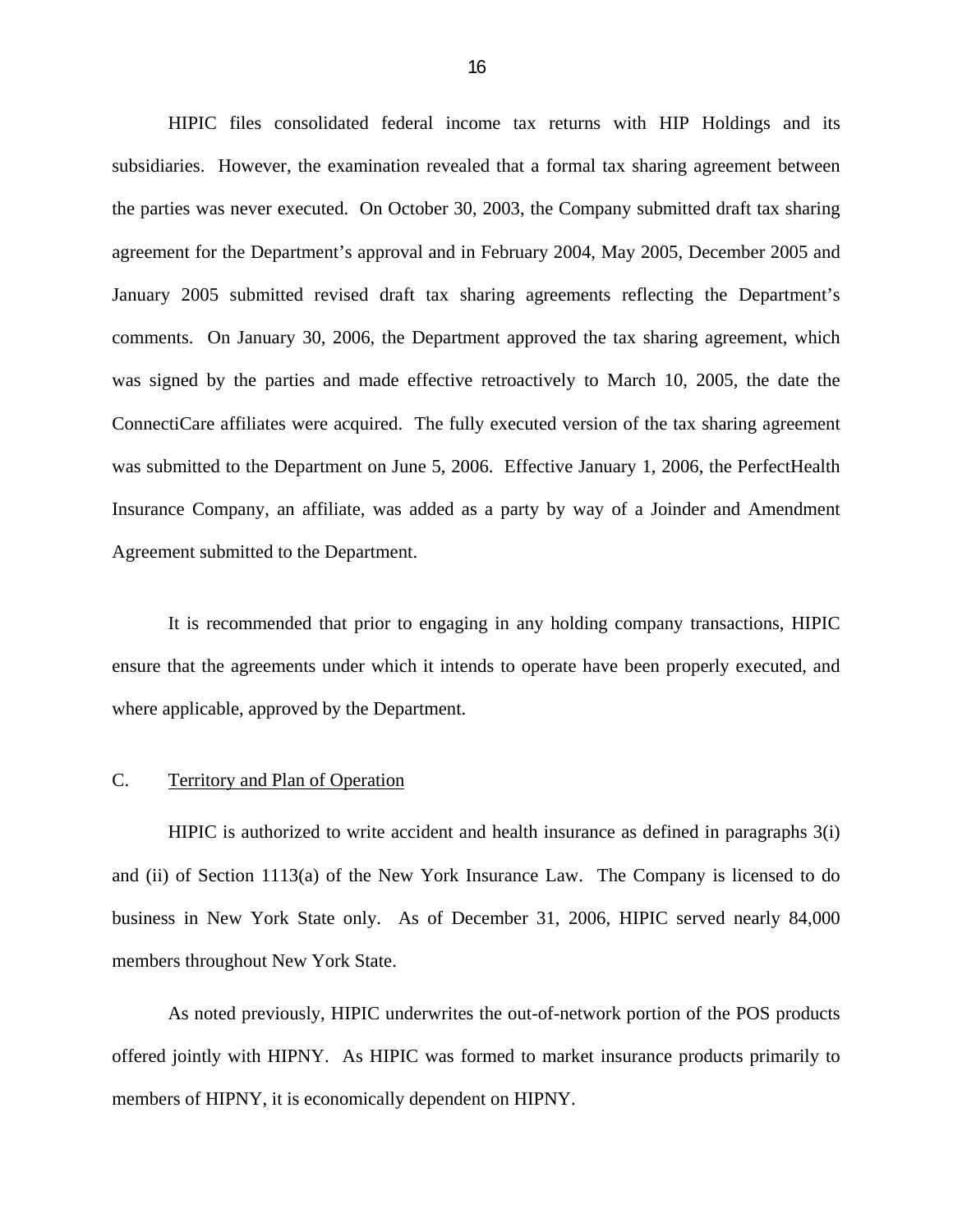<span id="page-18-0"></span>D. Reinsurance

During the examination period, the Company entered into two reinsurance agreements. Effective January 1, 2006, the Company entered into an excess medical reinsurance agreement with ReliaStar Life Insurance Company, an authorized reinsurer, to limit its losses on individual claims. Under the terms of the agreement, HIPIC cedes all losses greater than \$1,000,000 per covered member / per coverage period to ReliaStar Life Insurance Company, up to a maximum amount of \$4,000,000 per covered member / per coverage period.

Effective July 1, 2006, HIPIC entered into an excess of loss reinsurance agreement with The PerfectHealth Insurance Company, an affiliated company. Under the terms of the agreement, HIPIC indemnifies The PerfectHealth Insurance Company for all medical expenses in excess of a \$150,000 deductible per insured person, per contract term, subject to a maximum indemnification of \$4,850,000 per insured, per contract term.

Section 1505 (d) of New York Insurance Law states in part:

 "(d) The following transactions between a domestic controlled insurer and any person in its holding company system may not be entered into unless the insurer has notified the superintendent in writing of its intention to enter into any such transaction at least thirty days prior thereto, or such shorter period as he may permit, and he has not disapproved it within such period..."

The Company's notice of intent for the abovementioned reinsurance agreement with The PerfectHealth Insurance Company, submitted to the Department, was dated August 29, 2006. Thus, HIPIC is in violation of Section 1505(d) of the New York Insurance Law for failing to notify the Department at least thirty (30) days prior to entering into this transaction with a member of its holding company system.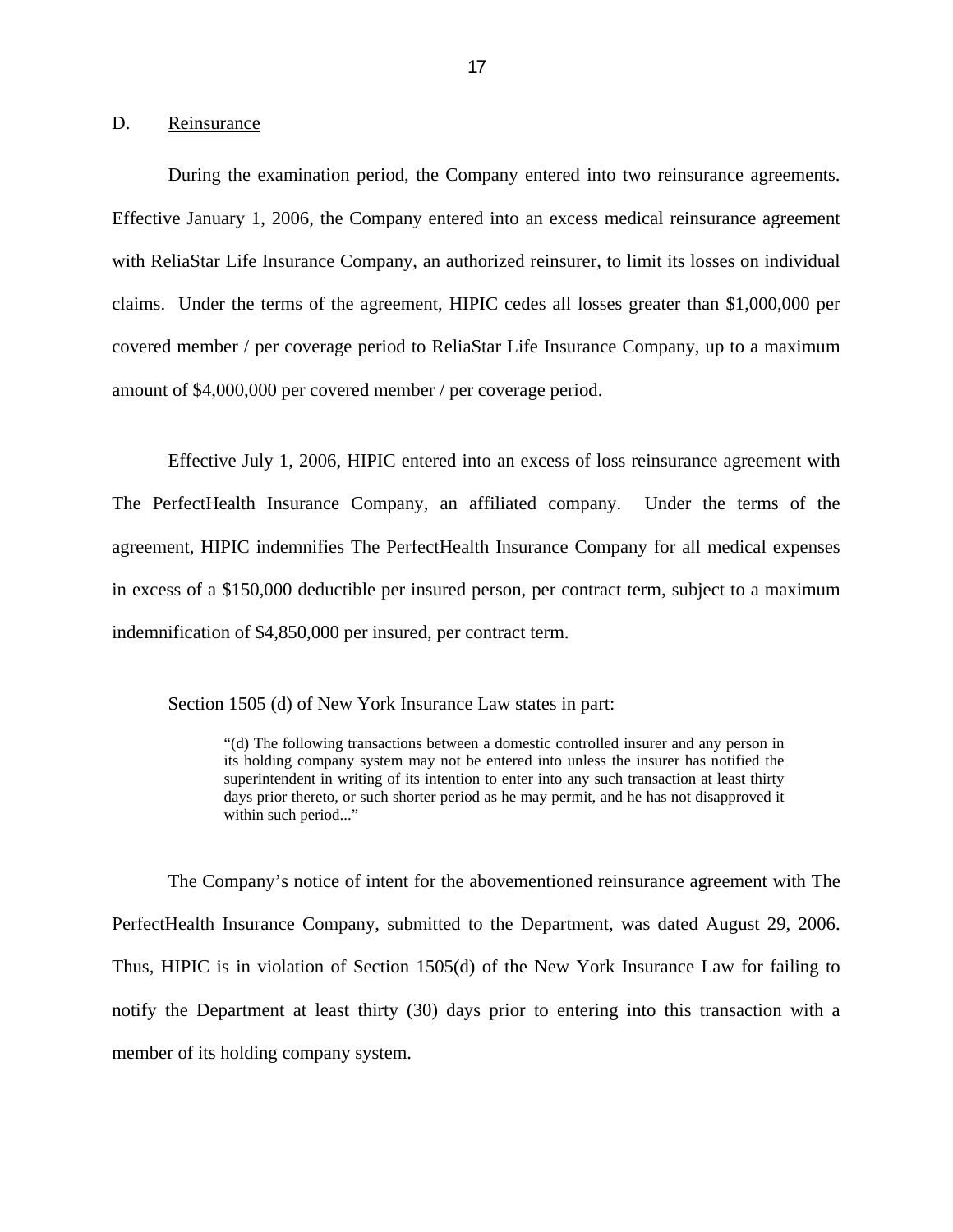<span id="page-19-0"></span>It is recommended that the Company adhere to the requirements of Section 1505(d) of the New York Insurance Law when entering into transactions within its holding company system.

Article VIII, "Premiums and Accounts", of the reinsurance agreement between HIPIC and The PerfectHealth Insurance Company states that a report detailing the number of covered policies and the premium due for those policies is due, "within 30 days after each calendar month that this Contract remains in effect", and that "the balance due either party shall be paid immediately upon submission of the premium and loss reports required." The Company stated that it was settling the reinsurance premium activities on a quarterly basis, which does not comply with the terms of the written and approved reinsurance agreement.

It is recommended that both HIPIC and The PerfectHealth Insurance Company abide by the terms of their reinsurance agreement and settle reinsurance premium payments on a monthly basis, as required by the terms of the reinsurance agreement.

#### E. Annual Statement Reporting

Subsequent to filing its 2006 Annual Statement, the Company determined that certain amounts were misstated. The amounts were related to the valuation of the cash and short-term investments. The changes would decrease HIPIC's December 31, 2006 surplus by \$226,180. The amounts are considered to be immaterial. Per discussion with the Department, it was decided that all changes would be reported in the first quarter of 2007, rather than restating the information contained in the 2006 Annual Statement.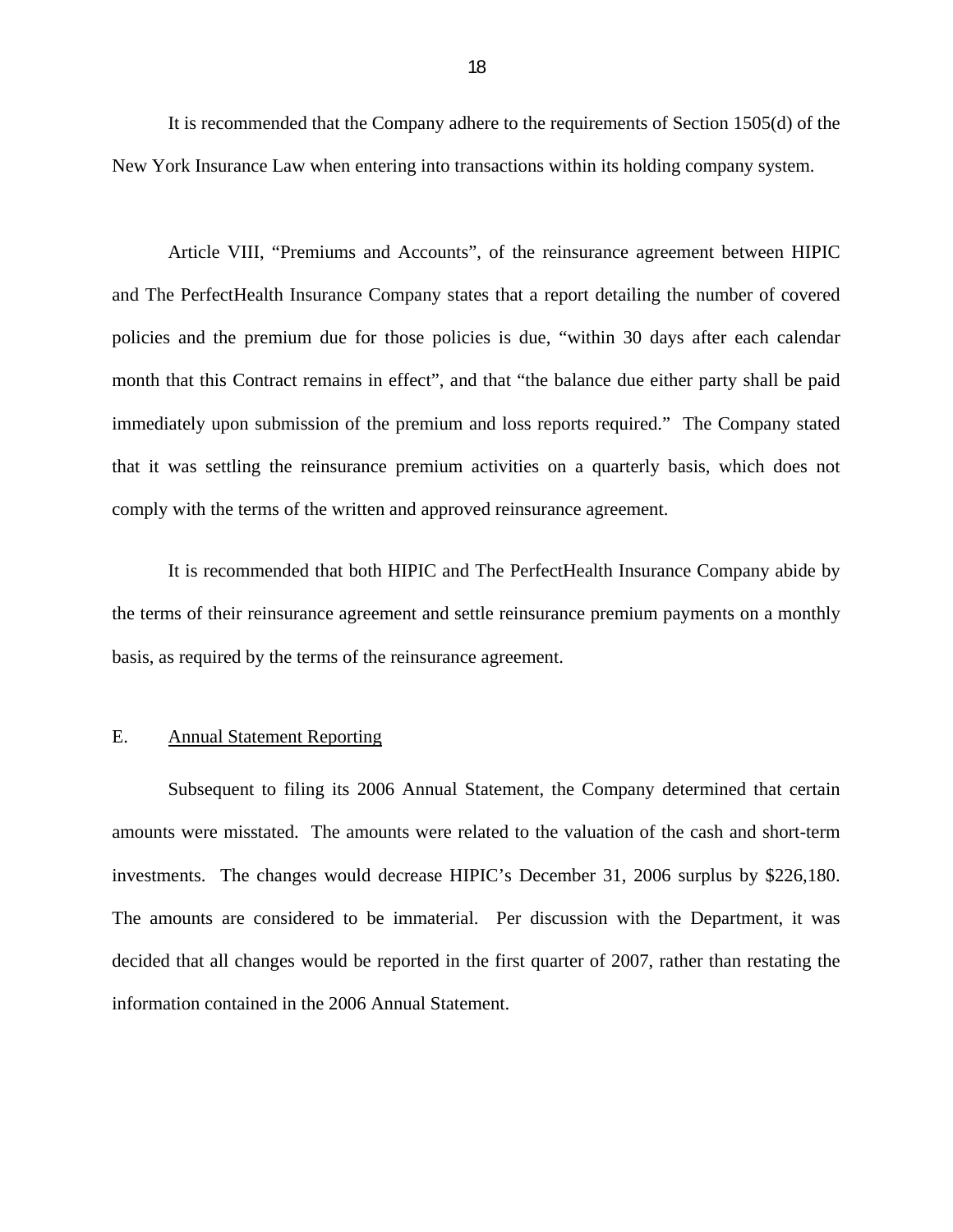Moreover, HIPIC's annual statements, as filed with the Department during the examination period, were found to contain various reporting errors and misclassification of accounts. For example, the following reporting errors were identified:

- Ronald Platt was incorrectly included as a member of the Board of Directors on the 2005 Annual Statement Jurat Page even though he was no longer a Board member as of December 12, 2005.
- In 2006, HIPIC had \$4.9 million in prescription drug expenses and \$.5 million in pharmacy rebates. HIPIC included the amounts in the Statement of Revenue and Expenses page on the hospital/medical benefits line (page 4, line 9). These amounts should have been reported on the prescription drugs line (page 4, line 13) of the Statement of Revenue and Expenses page.

It is recommended that the Company exercise greater care in the compilation of data for

reporting purposes and comply with the Annual Statement instructions for health entities.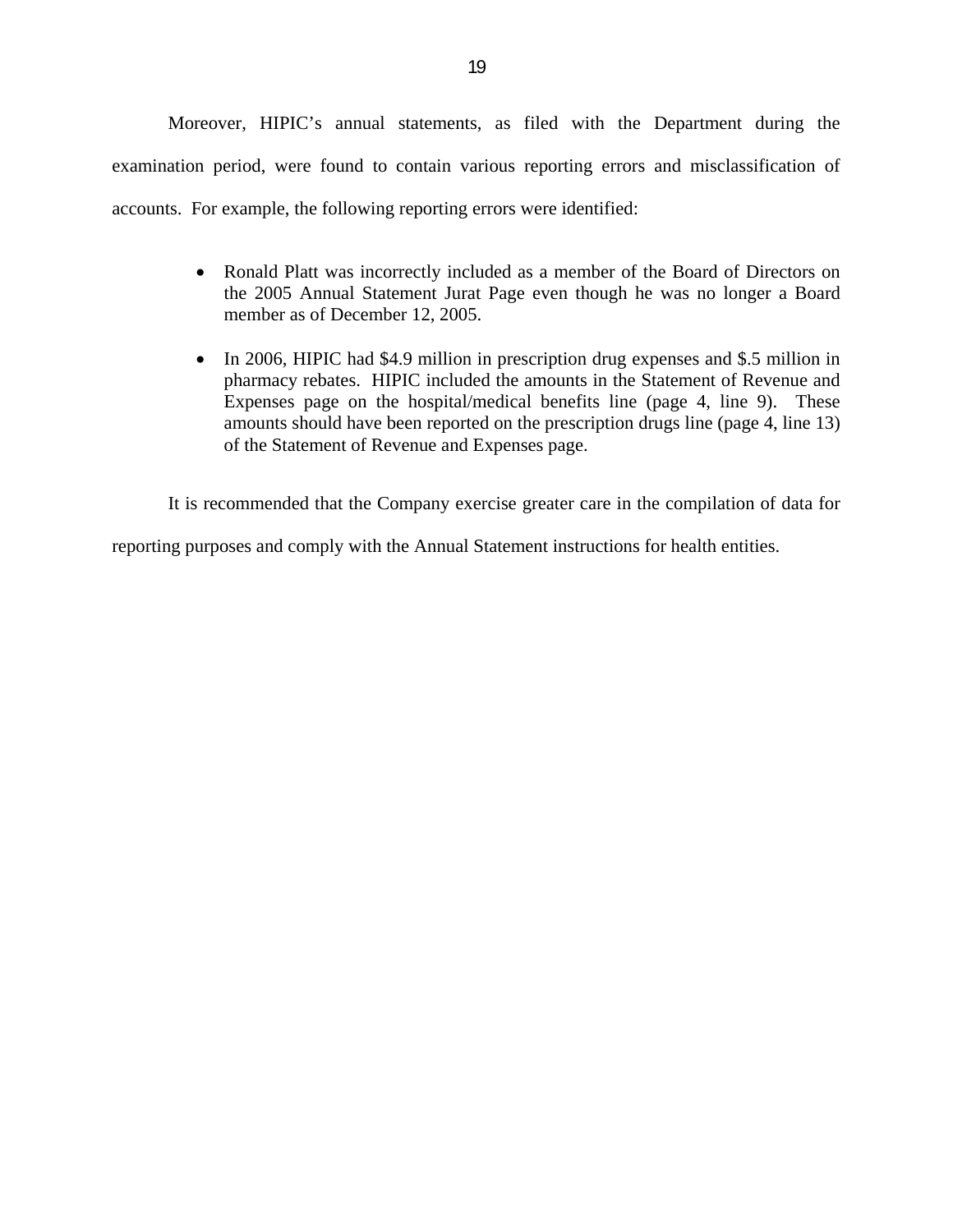#### **4. FINANCIAL STATEMENTS**

### <span id="page-21-0"></span>**Balance Sheet**

A. Balance Sheet<br>The following shows the assets, liabilities and capital and surplus as determined by this examination with those reported by HIPIC as of December 31, 2006. This statement is the same as the balance sheet filed by HIPIC in its filed annual statement as of December 31, 2006:

|                                                                                   | Examination        | Company            |
|-----------------------------------------------------------------------------------|--------------------|--------------------|
| <b>Assets</b>                                                                     |                    |                    |
| <b>Bonds</b>                                                                      | \$20,201,176       | \$20,201,176       |
| Cash, cash equivalents and short-term<br>investments<br>Receivable for securities | 4,830,710<br>3,691 | 4,830,710<br>3,691 |
| Total, cash and invested assets                                                   | \$25,035,577       | \$25,035,577       |
| Investment income due and accrued<br>Uncollected premiums and agents'             | 145,537            | 145,537            |
| balances in course of collection<br>Federal income tax recoverable and            | 1,504,081          | 1,504,081          |
| interest thereon<br>Receivables from parent, subsidiaries and                     | 741,347            | 741,347            |
| affiliates                                                                        | 3,259,047          | 3,259,047          |
| Health care and other amounts receivable                                          | 7,470              | 7,470              |
| Total assets                                                                      | \$30,693,059       | \$30,693,059       |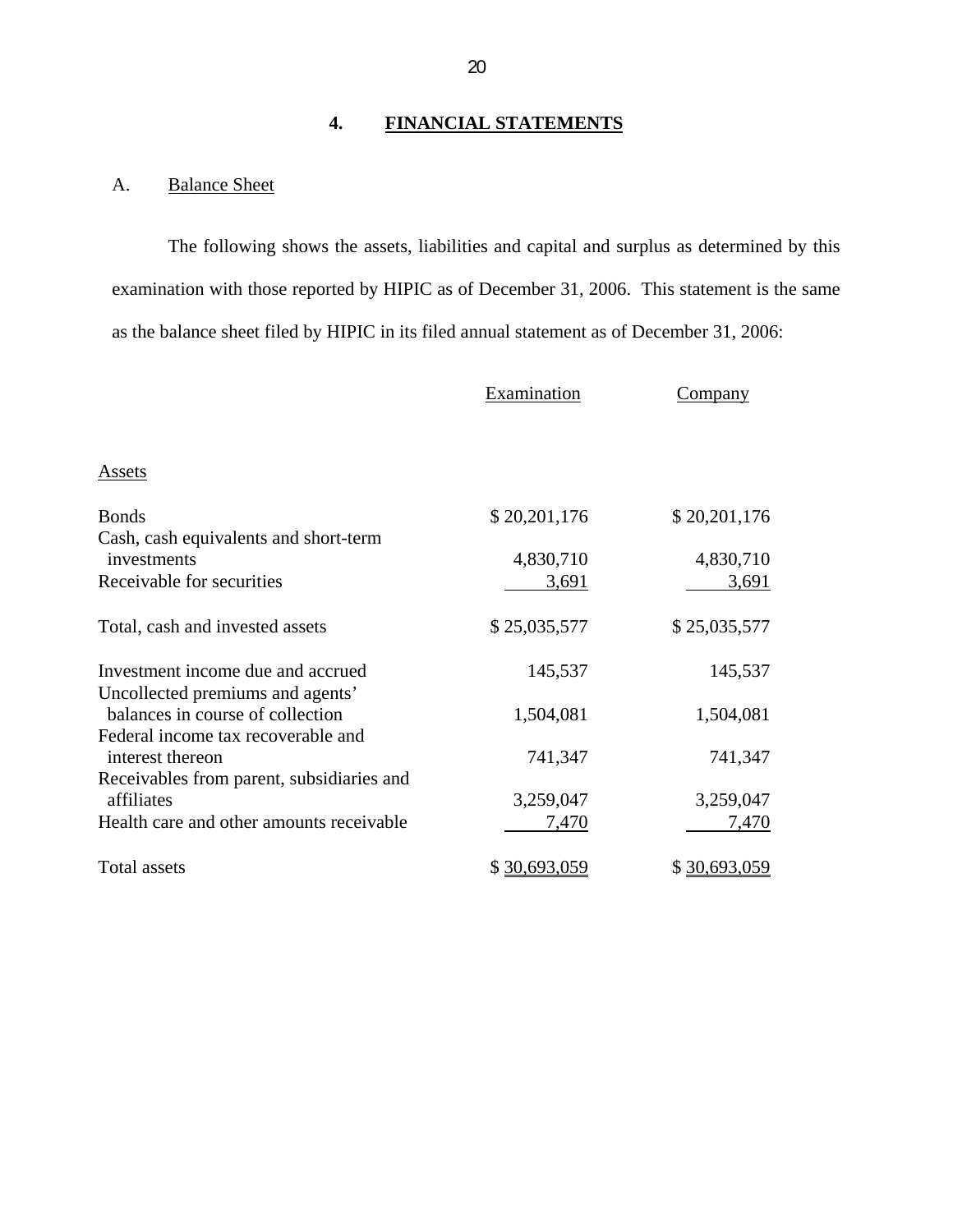|                                        | Examination   | Company                  |
|----------------------------------------|---------------|--------------------------|
| Liabilities                            |               |                          |
| Claims unpaid                          | \$9,115,317   | \$9,115,317              |
| Unpaid claims adjustment expenses      | 133,383       | 133,383                  |
| Premiums received in advance           | 11,105        | 11,105                   |
| General expenses due or accrued        | 149,169       | 149,169                  |
| <b>Total liabilities</b>               | \$9,408,974   | \$9,408,974              |
| <b>Capital and Surplus</b>             |               |                          |
| Common capital stock                   | \$<br>300,000 | $\mathcal{S}$<br>300,000 |
| Gross paid-in and contributed surplus  | 4,700,000     | 4,700,000                |
| Unassigned funds (surplus)             | 16,284,085    | 16,284,085               |
| Total capital and surplus              | \$21,284,085  | \$21,284,085             |
| Total liabilities, capital and surplus | \$30,693,059  | \$30,693,059             |

**Note:** In April 2008, the IRS commenced an income tax examination of the 2005 and 2006 consolidated federal income tax returns of HIP Holdings and subsidiaries, which includes HIPIC. The statute of limitations for 2005 and 2006 has been extended to December 31, 2011. As a result of a carryback claim filed by HIP Holdings in October 2010, the IRS will also conduct a limited examination of the 2004 return. The examiner is unaware of any potential exposure of the Company to any tax assessments and no liability has been established herein relative to such contingency.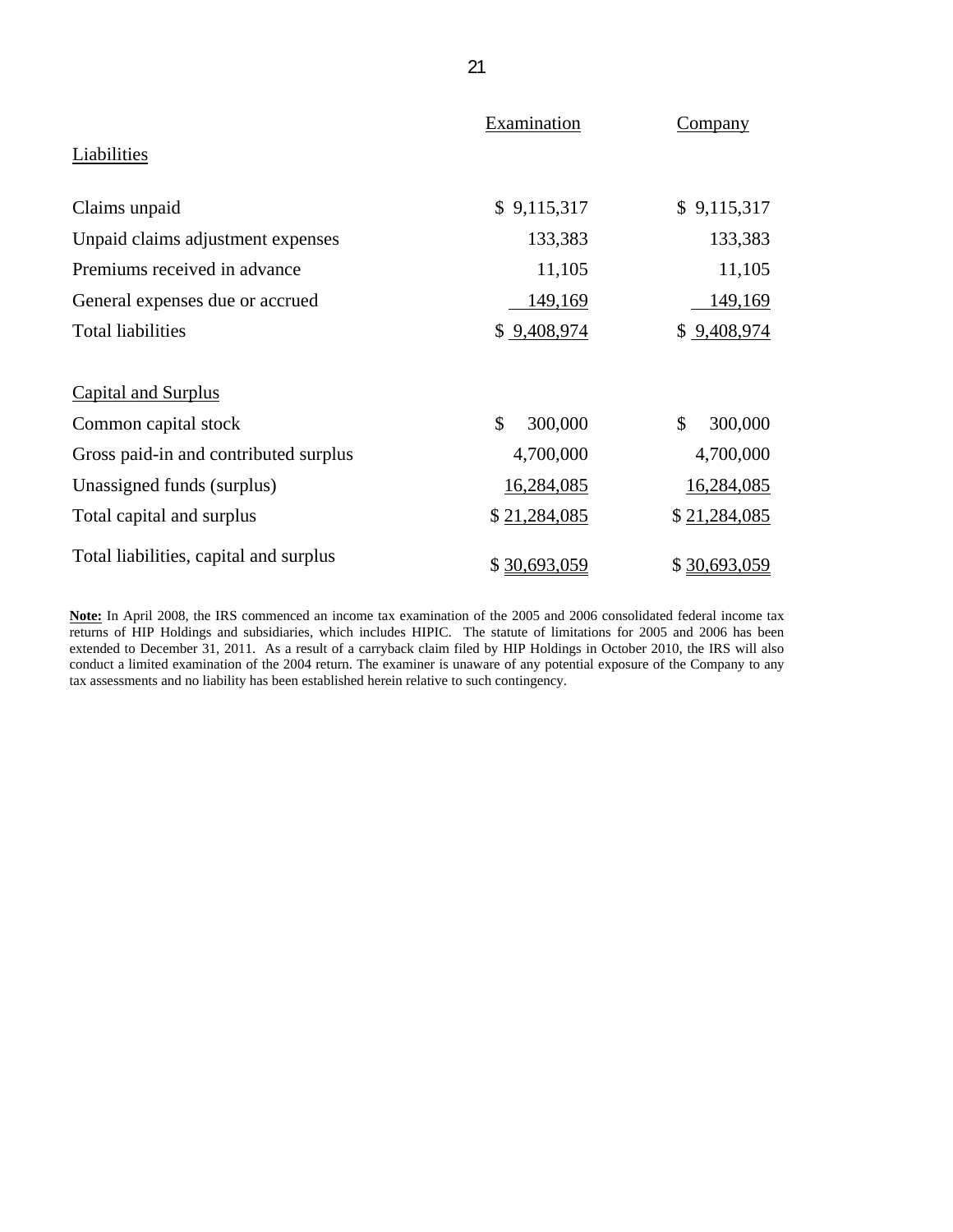## B. Statement of Revenue and Expenses and Capital and Surplus

Capital and surplus increased \$7,771,503 during the five-year examination period, January 1, 2002 through December 31, 2006, detailed as follows:

| Revenue                                   |                   |                    |
|-------------------------------------------|-------------------|--------------------|
| Net premium income                        | \$<br>142,116,887 |                    |
| Change in unearned premium reserves and   |                   |                    |
| reserve for rate credits                  | 49,526            |                    |
| Total revenue                             |                   | \$<br>142,166,413  |
| <b>Expenses</b>                           |                   |                    |
| Hospital/medical benefits                 | 111,201,065       |                    |
| Net reinsurance recoveries                | (245, 168)        |                    |
| Total hospital and medical expenses       | 110,955,897       |                    |
| Claims adjustment expenses                | 3,008,361         |                    |
| General administrative expenses           | 21,107,883        |                    |
| Total underwriting expenses               |                   | <u>135,072,141</u> |
| Net underwriting gain                     |                   | \$<br>7,094,272    |
| Net investment income earned              |                   | 3,627,223          |
| Net realized capital gains                |                   | 517,887            |
| Aggregate write-ins for other income or   |                   |                    |
| (expenses)                                |                   | 2,281,642          |
| Net income before federal income taxes    |                   | 13,521,024         |
| Federal and foreign income taxes incurred |                   | 5,432,520          |
| Net income                                |                   | \$<br>8,088,504    |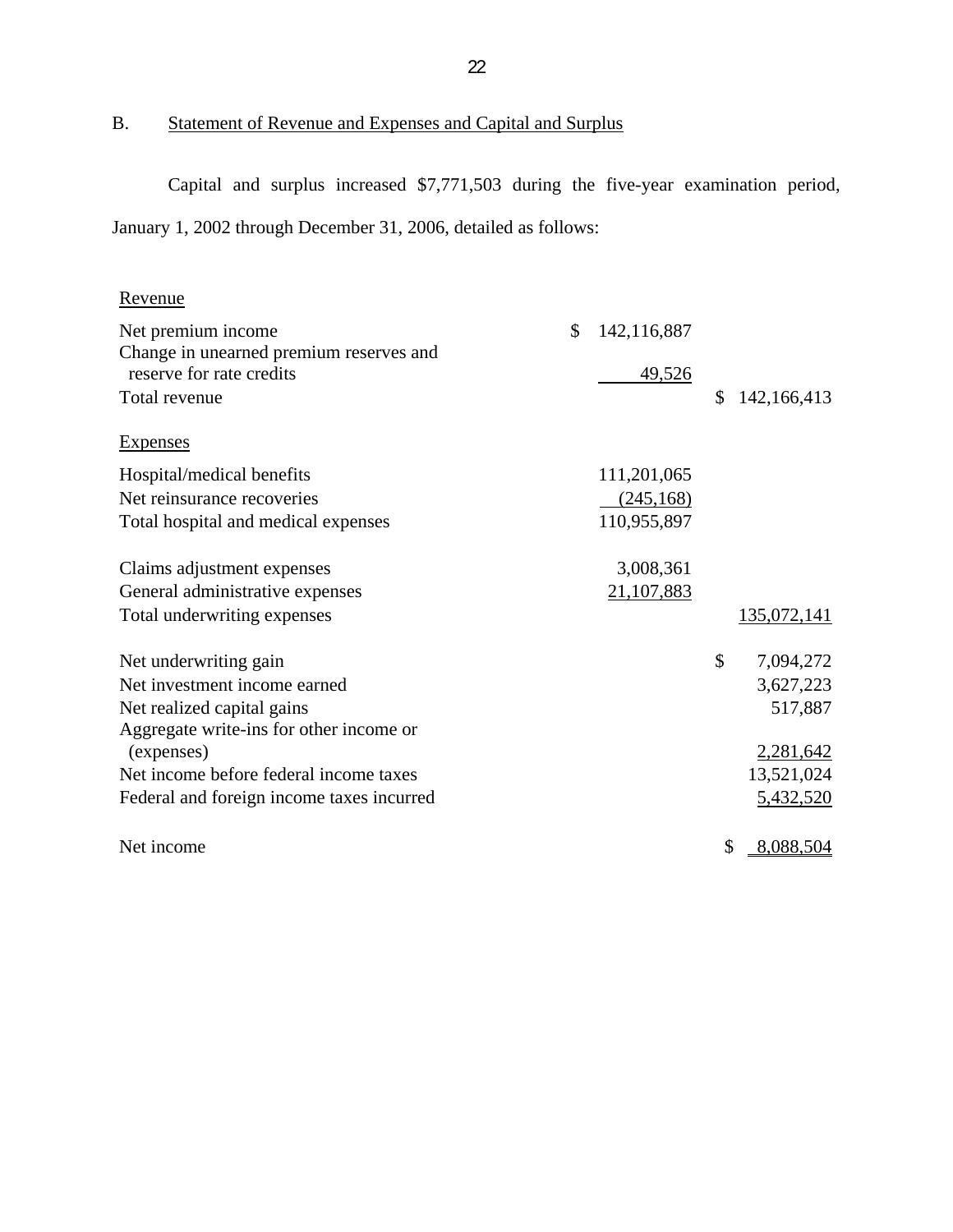| Capital and Surplus Account          |             |           |              |
|--------------------------------------|-------------|-----------|--------------|
|                                      | Gains in    | Losses in |              |
|                                      | Surplus     | Surplus   |              |
| Capital and surplus, per report on   |             |           |              |
| examination, as of December 31, 2001 |             |           | \$13,512,582 |
| Net income                           | \$8,088,504 | \$        |              |
| Net unrealized capital gains         | 203,648     |           |              |
| Change in net deferred income tax    |             | 135,706   |              |
| Change in nonadmitted assets         |             | 384,943   |              |
| Net change in capital and surplus    |             |           | 7,771,503    |
| Capital and surplus, per report on   |             |           |              |
| examination, as of December 31, 2006 |             |           |              |

#### **5. CLAIMS UNPAID**

The examination liability of \$9,115,317 for the above captioned account is the same as the amount reported by HIPIC in its 2006 filed annual statement.

The examination analysis of the claims unpaid reserve was conducted in accordance with generally accepted actuarial principles and practices and was based on statistical information contained in the Company's internal records and its filed annual statements as verified during the examination. The examination reserve was based upon actual payments made through a point in time, plus an estimate for claims remaining unpaid at that date. Such estimate was calculated based on actuarial principles, which utilized the Company's past experience in projecting the ultimate cost of claims incurred on or prior to December 31, 2006.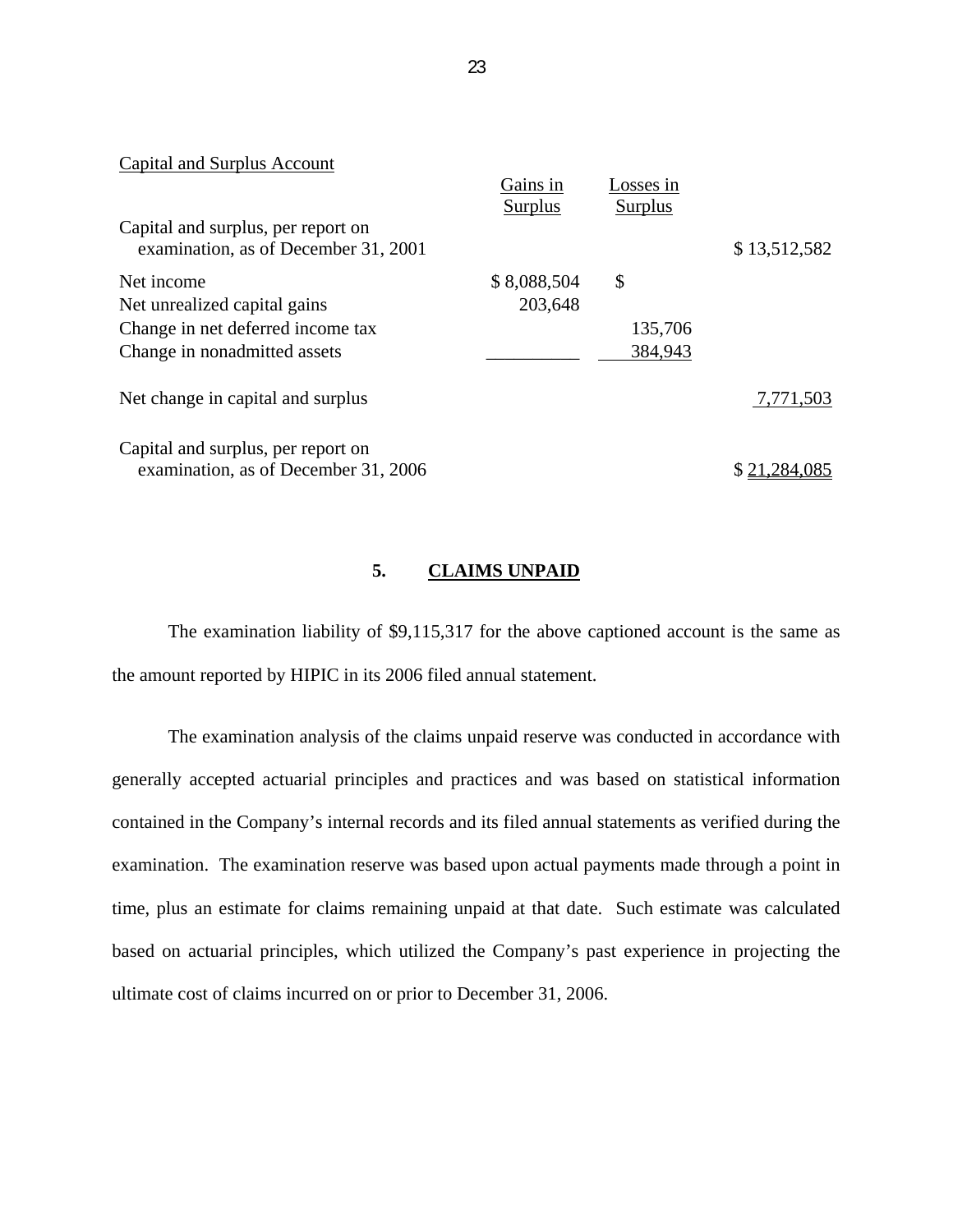#### **6. CLEARING/SUSPENSE ACCOUNT**

<span id="page-25-0"></span>During the examination it was noted that an account used by HIPIC as a clearing account had not been reconciled for over a year. As of December 31, 2006, the account had a balance of [\\$9,733.82.](https://9,733.82) The Company indicated that this amount represented an overpayment to a provider. In November 2006, the Company's Claims Department notified the Accounting Department of the receipt of cash to offset this outstanding item; however, this transaction was not offset against the above balance.

It is recommended that the Company perform monthly reconciliations of its clearing/suspense accounts to ensure that cash receipts are applied to the appropriate accounts in a timely manner.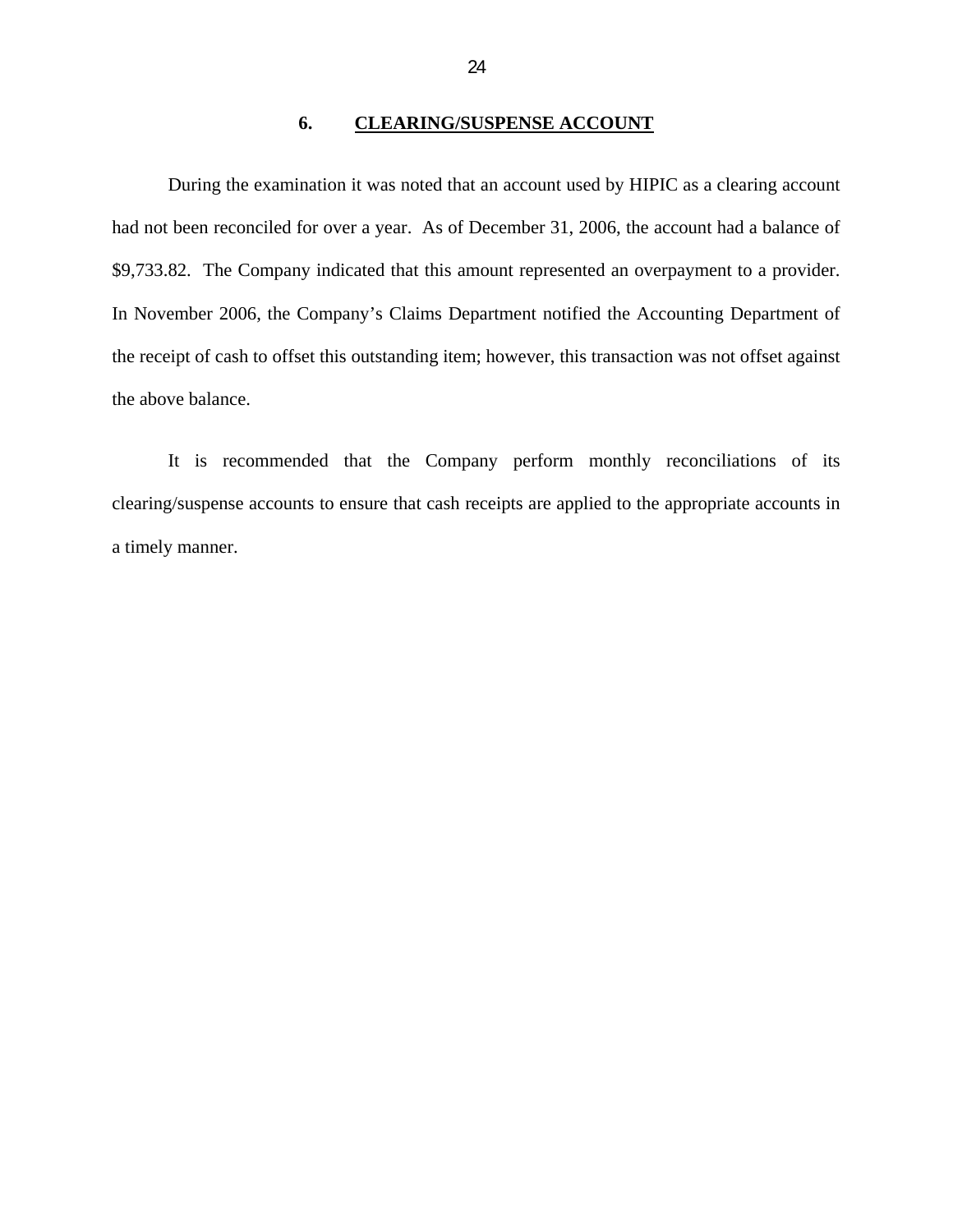#### **7. COMPLIANCE WITH PRIOR REPORT ON EXAMINATION**

<span id="page-26-0"></span>There were eighteen (18) comments and recommendations from the prior financial report on examination as of December 31, 2001. They are repeated herein as follows (page numbers refer to the prior report):

#### **ITEM NO. PAGE NO.**

#### **Management and Controls**

1. It is recommended that the Company take corrective action by 5 developing a policy to evaluate whether board members who are unable or unwilling to attend meetings consistently should resign or be replaced.

> *The Company has not complied with this recommendation. A similar recommendation is contained in this Report.*

2. It is recommended that HIPIC abide by its by-laws by convening 6 the prescribed number of meetings.

*The Company has complied with this recommendation.* 

3. It is recommended that HIPIC establish an audit committee 7 comprised solely of directors who are not officers or employees of the Company or any of its affiliated entities.

*The Company has complied with this recommendation.* 

4. It is recommended that the Company take greater care in carrying 7 forward any revisions made to its by-laws.

*The Company has complied with this recommendation.* 

5. It is recommended that HIPIC continue to comply with its Conflict 7 of Interest Policy and have its Conflict of Interest forms distributed, completed and reviewed on an annual basis.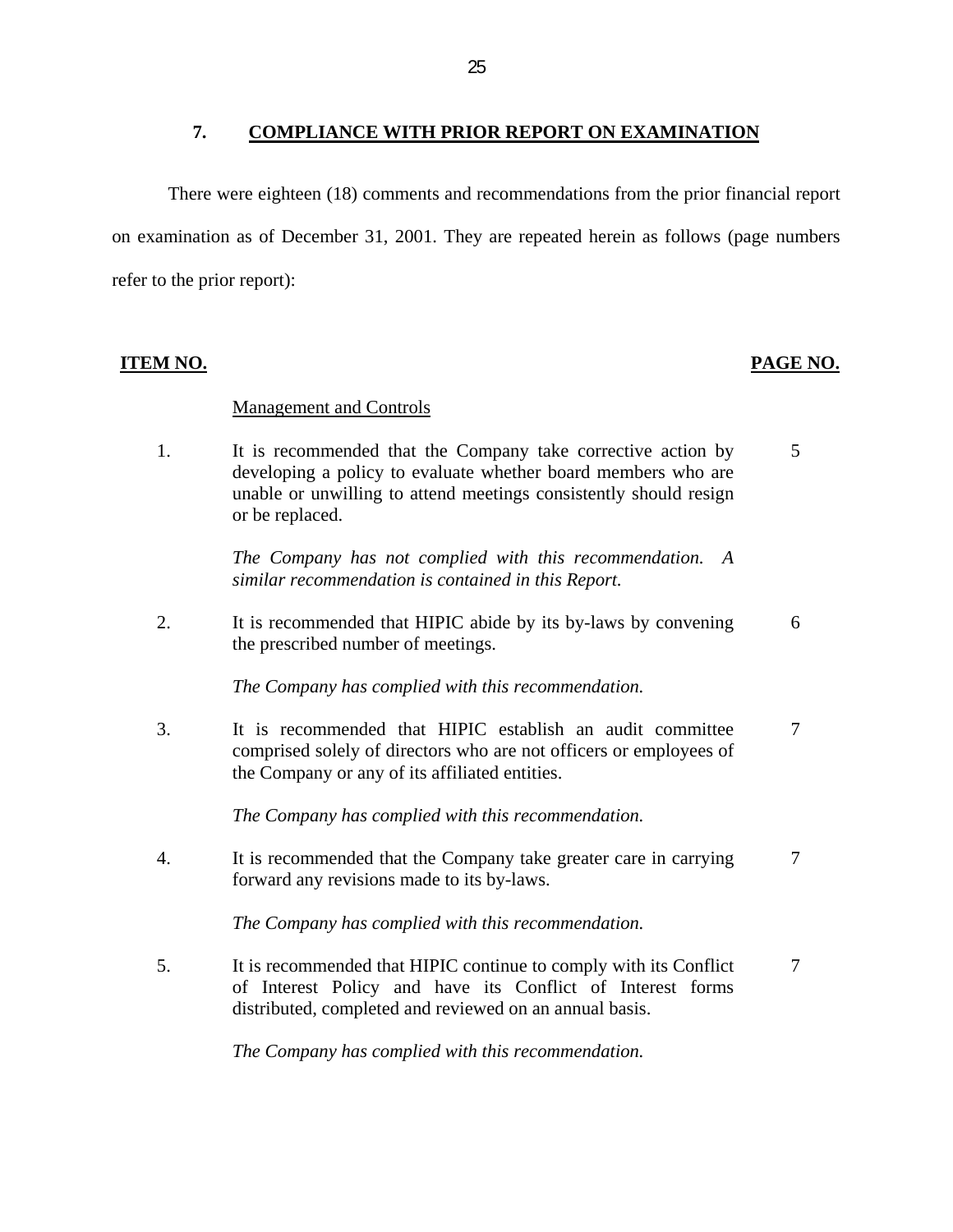#### **Management and Controls**

6. It is recommended that, in order for the Company to make a truly informed decision regarding whether a conflict of interest may exist, the Company obtain full disclosure from its employees, officers, and directors with respect to their outside business affiliations.

26

*The Company has complied with this recommendation.* 

#### **Holding Company**

7. The Company violated Section  $1505(d)(3)$  of the New York Insurance Law when it failed to notify the superintendent of its intention to enter into an Administrative Service Agreement with an affiliate for the purpose of receiving services on a regular or systematic basis.

> It is recommended that, prior to entering into transactions with any member of its holding company system involving either the rendering or receiving of services on a regular or systematic basis, HIPIC notify the Department of its intention in writing, pursuant to the provisions of Section 1505(d)(3) of the New York Insurance Law.

> *The Company has not complied with this recommendation. A similar recommendation is made in this Report.*

8. It is recommended that HIPIC abide by the terms of its Administrative Service Agreement with HIP-NY and settle any outstanding balances on a monthly basis.

*The Company has complied with this recommendation.* 

8

10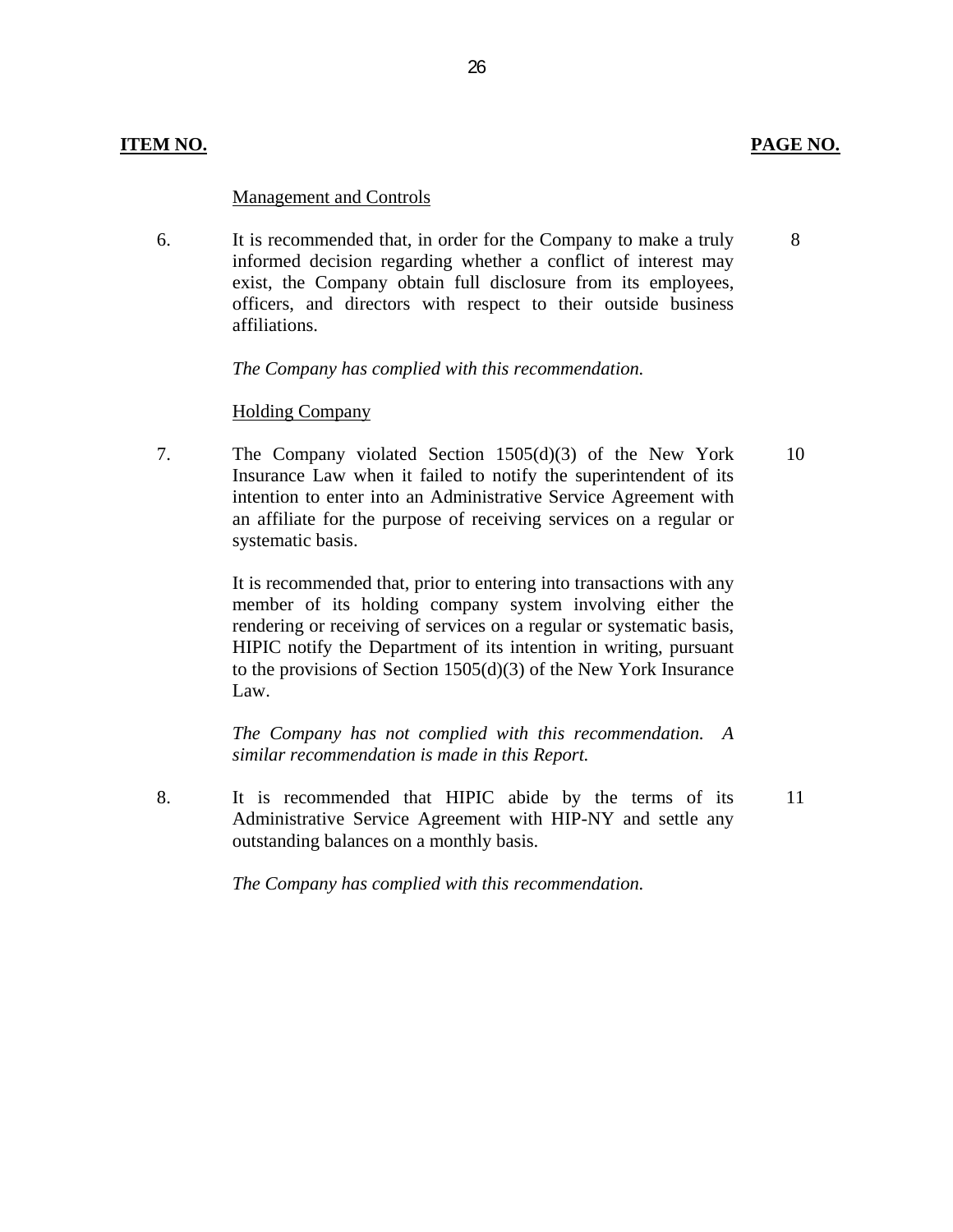#### **Holding Company**

9. HIPIC violated Section  $1505(d)(3)$  of the New York Insurance 12 Law by entering into a Tax Sharing Agreement with members of its holding company system without giving prior notice to the superintendent.

27

It is recommended that HIPIC immediately file the Tax Sharing Agreement with the Department and that such Agreement complies with the guidelines set forth in Department Circular Letter No. 33 (1979).

*The Company has complied with this recommendation.* 

10 It is again recommended that, prior to entering into transactions 12 with any member of its holding company system involving either the rendering or receiving of services on a regular or systematic basis, HIPIC notify the Department of its intention in writing, pursuant to the provisions of Section 1505(d)(3) of the New York Insurance Law.

> *The Company has not complied with this recommendation. A similar recommendation is made in this Report.*

11. It is recommended that, prior to engaging in any holding company 12 transactions, HIPIC ensure that the agreements under which it intends to operate have been properly executed.

*The Company has complied with this recommendation.* 

**Investment Activities** 

12. It is recommended that HIPIC either enter into separate 15 agreements with its investment managers or take immediate action to become a named party, with the same powers as other named parties, to the existing agreements.

*The Company has complied with this recommendation.* 

13. It is recommended that HIPIC be the named entity reflected on the 15 custodial account.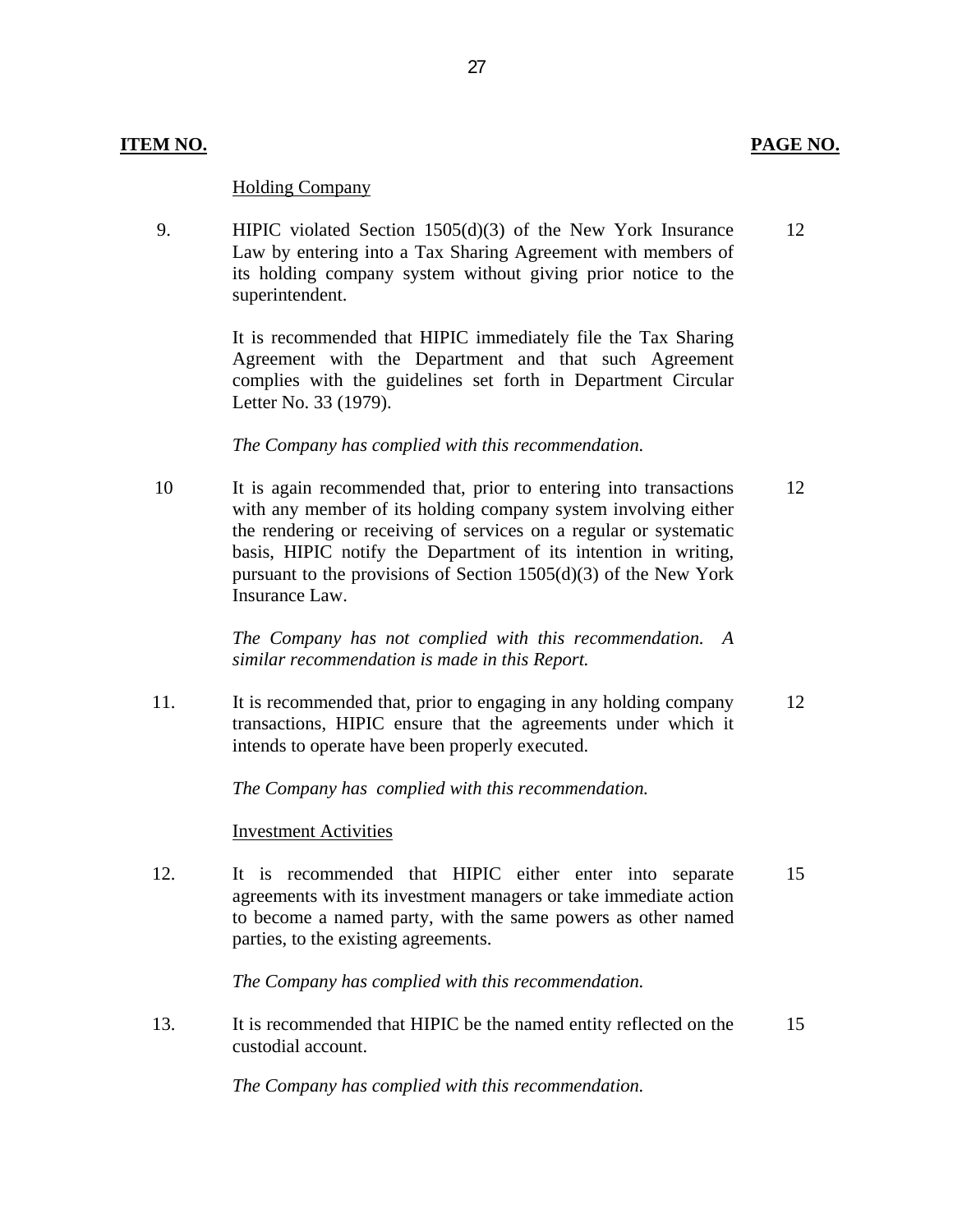#### **Investment Activities**

14. The Company reported all bond investments held during the years 15 1995 through 2000 at fair market value, which was inconsistent with statutory accounting principles and accepted Department practices.

> In 2001, pursuant to statutory accounting principles, HIPIC began reporting its bond investments at amortized cost. However, the Company derived its amortized cost using the straight-line method of accounting, rather than the scientific interest method prescribed under Codification.

> It is recommended that, in its future filings with the Department, HIPIC report its bond investments using the prescribed amortization methodology.

*The Company has complied with this recommendation.* 

#### **Accounts and Records**

15. It is recommended that HIPIC comply with the requirements of 17 Department Regulation No. 33 in the determination of its expense allocations included in the financial statements filed with the Department.

*The Company has complied with this recommendation.* 

16. It is recommended that the Company exercise greater care in the 18 compilation of data for reporting purposes and comply with the annual statement instructions when preparing its Health Blank.

> *The Company has not complied with this recommendation. A similar recommendation is contained in this Report.*

#### **Claim Reserves**

17. The amount reported by the Company as Aggregate Claim 21 Reserves on page 3, line 5 of the annual statement should have instead been reported as Claims Unpaid on page 3, line 1.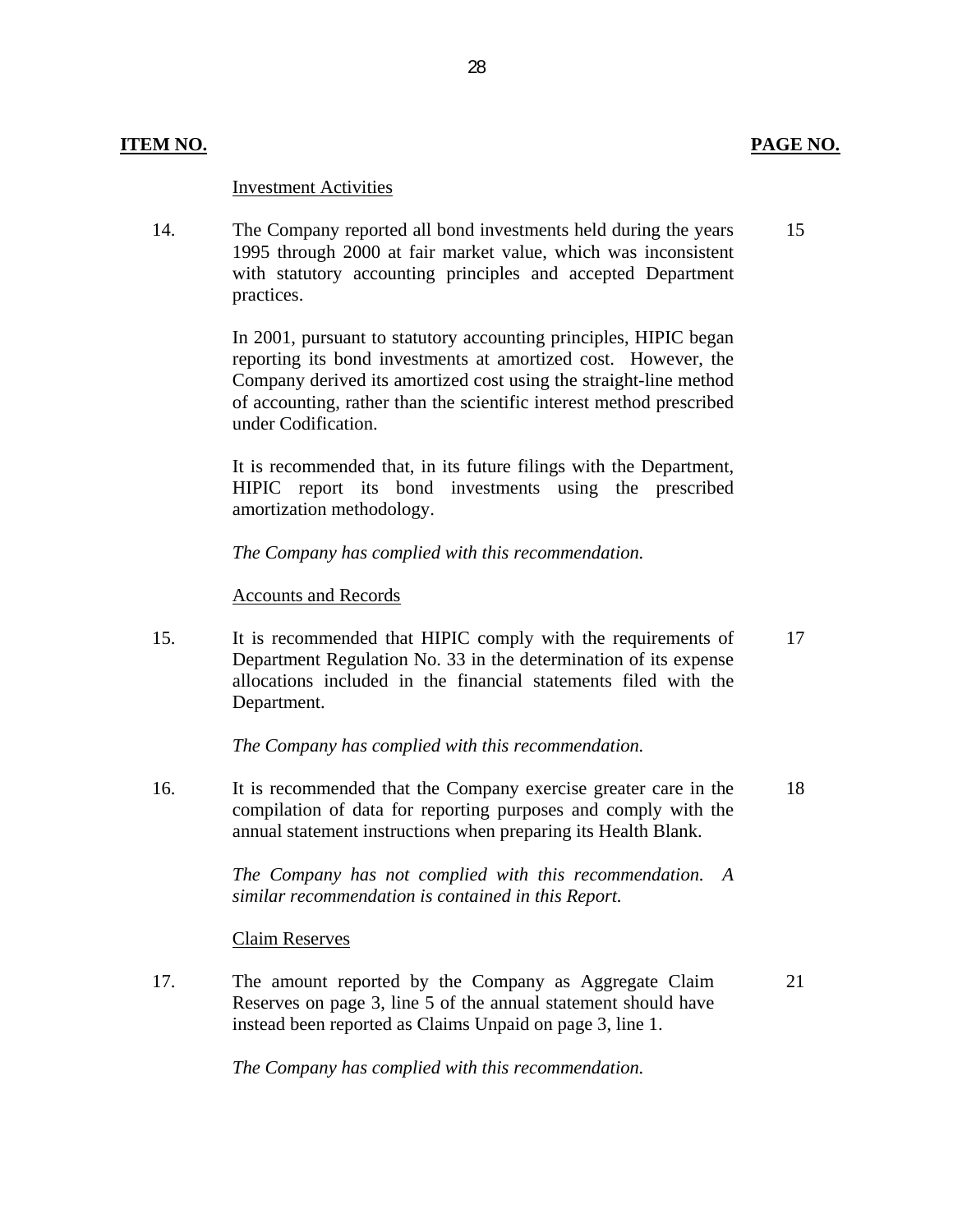### **ITEM NO. PAGE NO.**

### **Amounts Recoverable from Reinsurers**

| 18. | In its 2001 annual statement, HIPIC erroneously reported |  |
|-----|----------------------------------------------------------|--|
|     | a reinsurance recoverable asset that did not exist.      |  |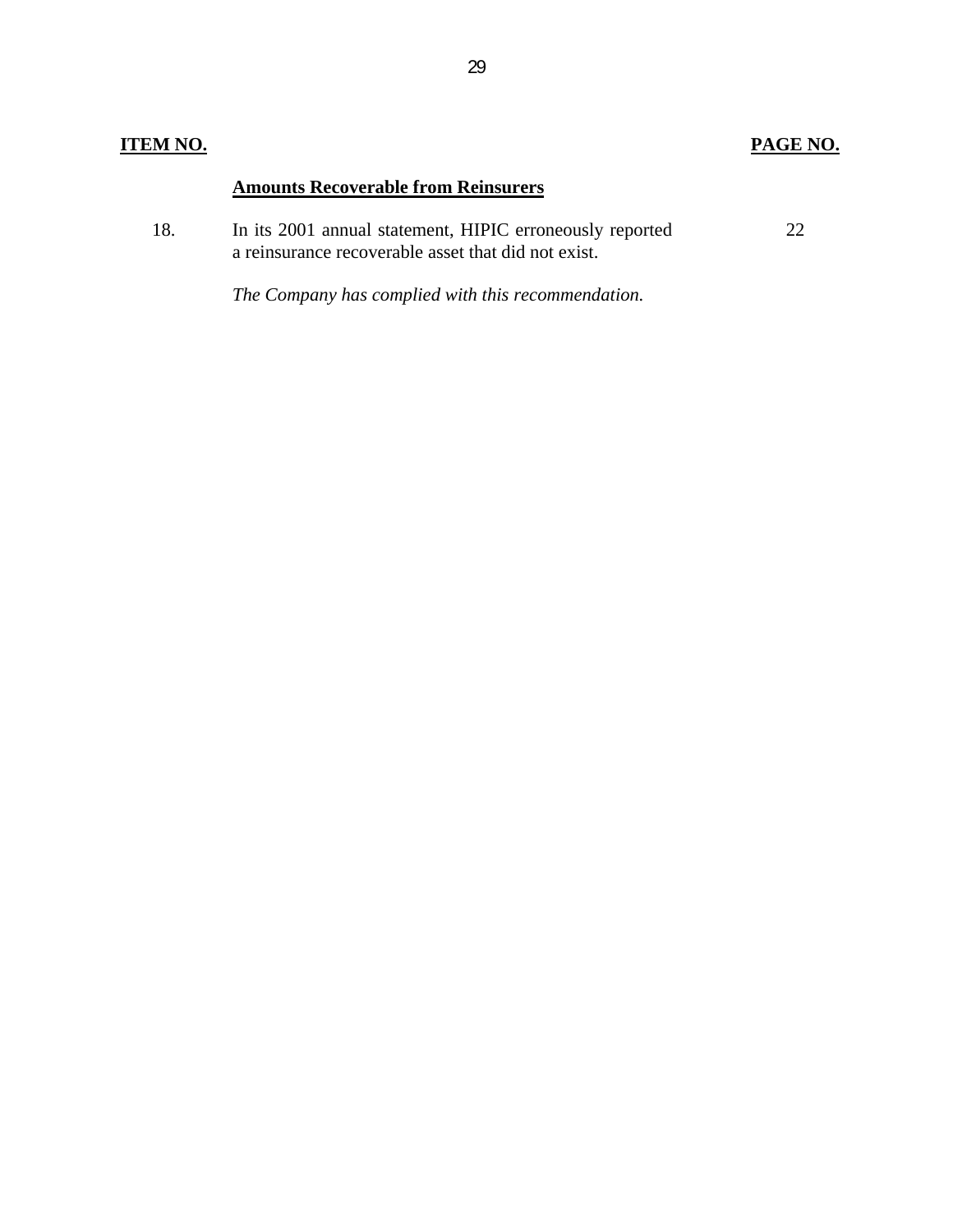#### **8. SUMMARY OF COMMENTS AND RECOMMENDATIONS**

#### **ITEM PAGE NO.**

#### **Board of Directors**

A. Board of Directors<br>It is recommended that the Company take corrective action by developing a policy to evaluate whether Board members who are unable or unwilling to attend meetings consistently should resign or be replaced. Furthermore, in selecting prospective members, a key criterion should be their willingness and commitment to attend meetings and participate in the Board's responsibility to oversee the operations of the Company. 10

> It was noted that this recommendation was contained in the prior report on examination and that overall attendance since such examination has declined even further.

#### Committees of the Board of Directors

B. Committees of the Board of Directors<br>It is recommended that the HIPIC Au<br>charter and meet no less than two time<br>C. Holding Company System It is recommended that the HIPIC Audit Committee adhere to its charter and meet no less than two times annually.

#### **Holding Company System**

- Holding Company System<br>i. The Company should comply with the provisions of Section 1505(c) of the New York Insurance Law by seeking to obtain the Superintendent's prior approval for any administrative services agreement that the Company enters into with other members of its holding company system that involve five percent or more of its prior year-end admitted assets. It is recommended that the HIPIC Audit Committee adhere to its<br>
11 charter and meet no less than two times annually.<br>
Holding Company System<br>
The Company should comply with the provisions of Section<br>
1505(c) of the New Yor 15
- ii. It is recommended that, prior to engaging in any holding company transactions, HIPIC ensure that the agreements under which it intends to operate have been properly executed, and where applicable, approved by the Department. 16

#### Reinsurance D.

i. It is recommended that the Company adhere to the requirements of Section 1505(d) of the New York Insurance Law when entering into transactions within its holding company system. 18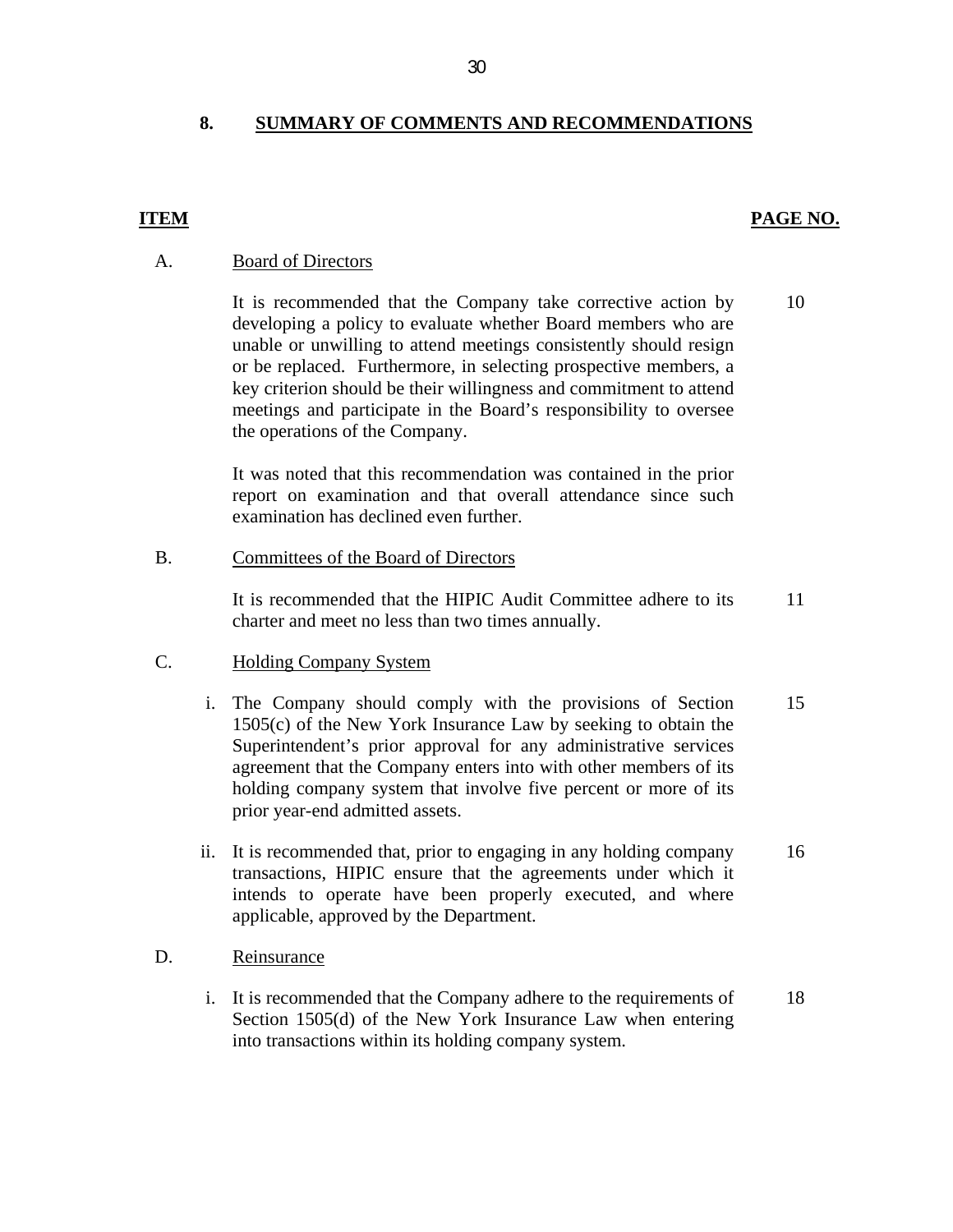#### **PAGE NO.**

#### **ITEM**

#### D. Reinsurance

ii. It is recommended that both HIPIC and The PerfectHealth Insurance Company abide by the terms of their reinsurance agreement and settle reinsurance premium payments on a monthly basis, as required by the terms of the reinsurance agreement. 18

#### **Annual Statement Reporting** E.

It is recommended that the Company exercise greater care in the compilation of data for reporting purposes and comply with the Annual Statement instructions for health entities. 19

#### **Clearing/Suspense Account**

F. Clearing/Suspense Account<br>It is recommended that the Company perform monthly reconciliations of its clearing/suspense accounts to ensure that cash receipts are applied to the appropriate accounts in a timely manner. 24